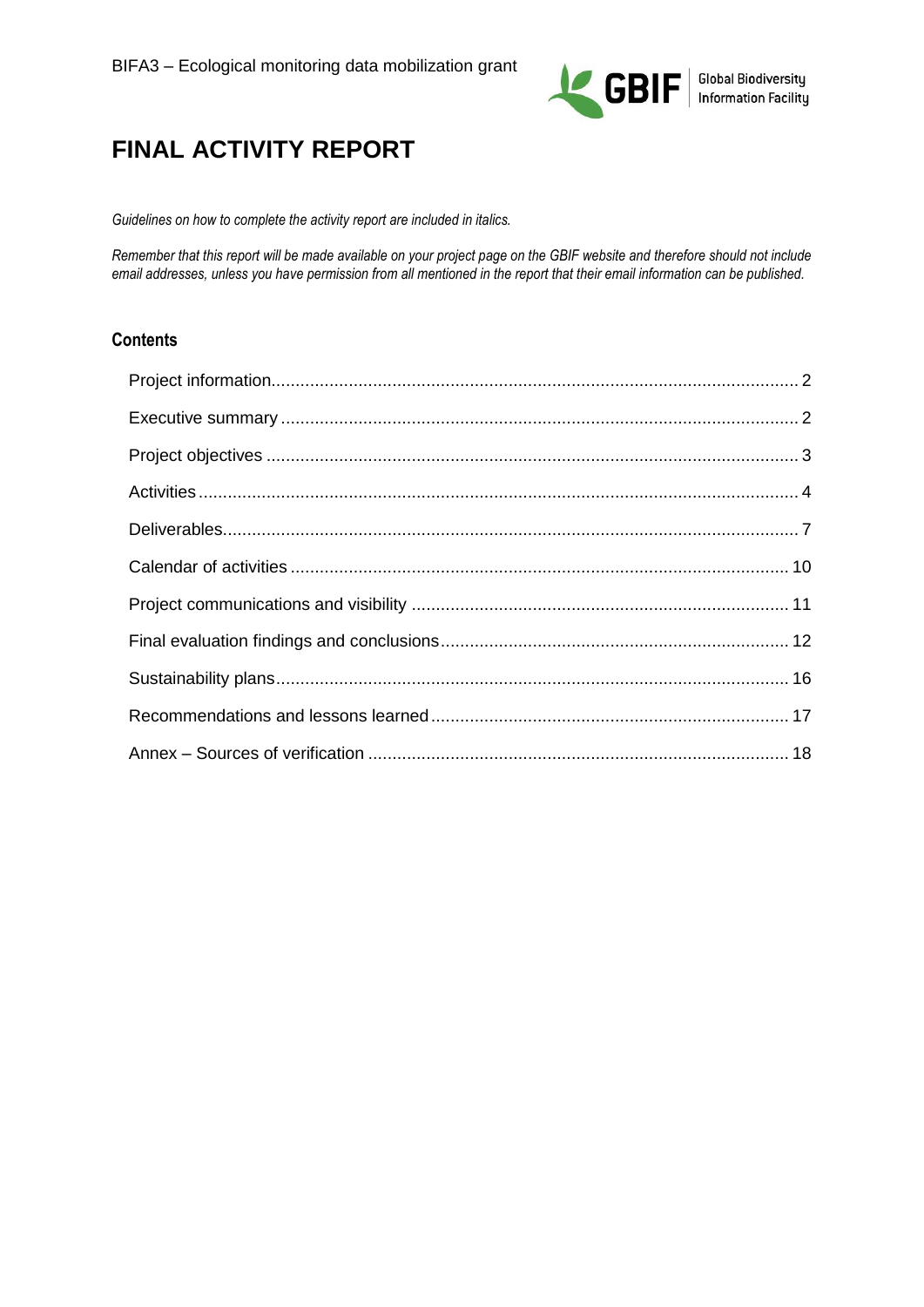

# <span id="page-1-0"></span>**Project information**

| Main contact person and role:                         | Sabhrina Gita Aninta, Project Leader    |
|-------------------------------------------------------|-----------------------------------------|
| Institution/network/agency<br>affiliation:            | Tambora Muda Indonesia                  |
| <b>BIFA Project ID:</b>                               | <b>BIFA3_23</b>                         |
| <b>Project title:</b>                                 | <b>The Biodiversity Theses Database</b> |
| Start date and end date of the<br>reporting period:   | 1 April 2018 and 31 August 2019         |
| <b>Country in which the activities</b><br>take place: | Indonesia                               |

# <span id="page-1-1"></span>**Executive summary**

*Provide a brief explanation of the project and its implementation, the context and the approach taken for the final evaluation, and a summary of the objectives achieved, lessons learned and conclusions..* 

Student theses provide a vast untapped source of biodiversity information in Indonesia as biodiversity assessment has been a common topic for research for undergraduate students in Indonesian universities. The Biodiversity Theses Database project—Biodiverskripsi—is a project that aims to collate biodiversity data originating from student theses and make it available to wider community. In this final report, we evaluate Biodiverskripsi against several objectively verifiable indicators that we planned on providing on our project proposal. These are mainly the deliverables of the project, such as the existing sampling-event data resulting from student theses, data enumeration protocol, catalogue of transcribed theses, custom web-based information system, and manuscript draft for the planned data paper. Additional reflection on project implementation, feedback from stakeholder, and overall evaluation narrative of project activities and outputs are also provided along with lessons learned for mobilizing this type of biodiversity data.

Biodiverskripsi has currently published ~14,000 occurrence data from 1,330 sampling events thanks to a team of dedicated volunteers from Tambora Muda Indonesia. A considerable number of these occurrence data contains fuzzy taxonomy, which we believe due to lack of updated taxonomy of most unpopular taxa. These occurrence data were also available in the current custom web-based application (biodiverskripsi.org) which we made in Indonesian language to promote biodiversity data mobilization to wider public. The portal was soft-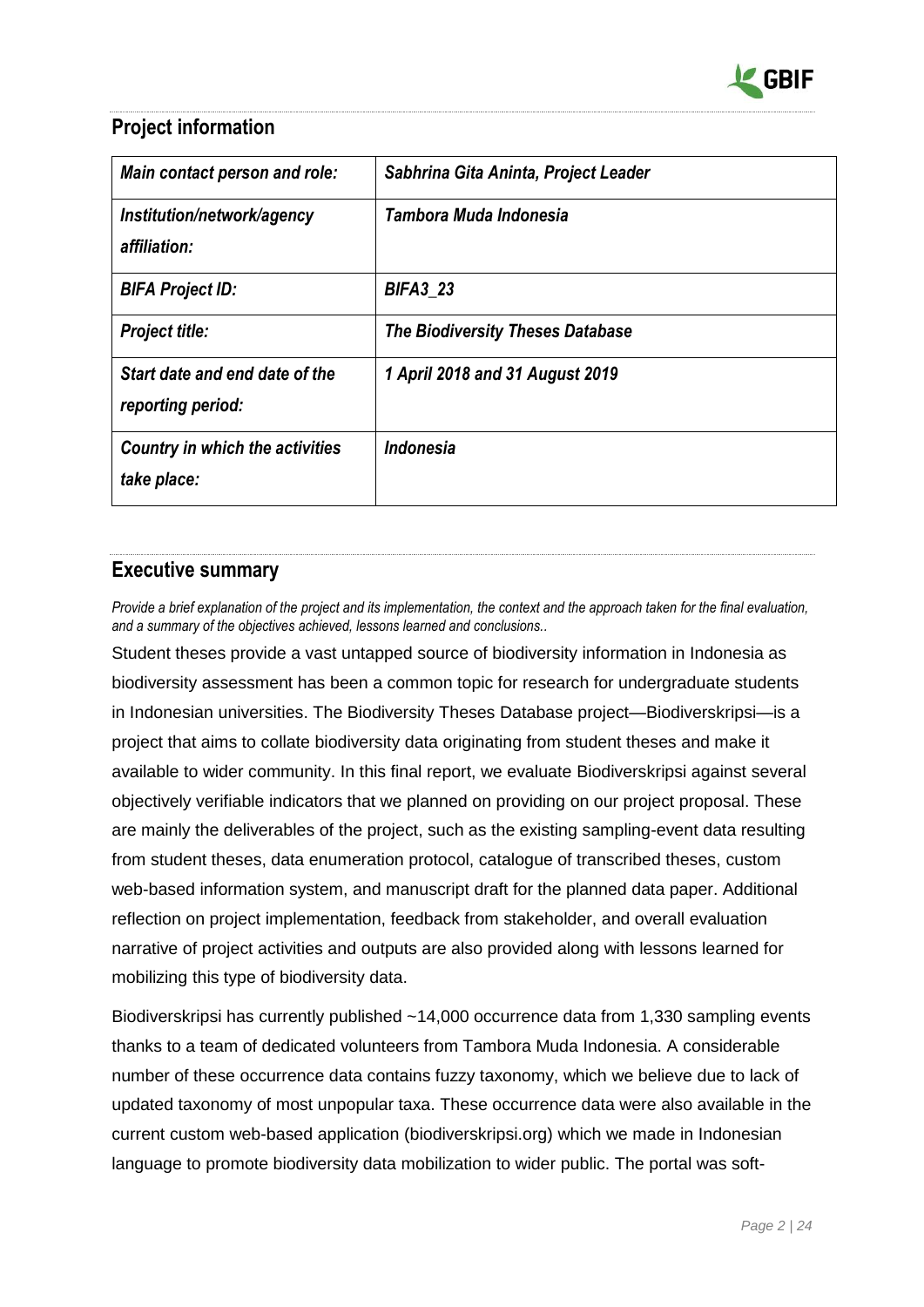

launched in  $24<sup>th</sup>$  of March 2019 during our closing conference to get feedback from wider public. The data paper to assess the state of Indonesian student research was not yet submitted as we encounter challenging issues in the technical validation stage of our data. Publishing a reliable data set of species occurrences from secondary literature required a different type of validation steps unfamiliar to most experts working in taxonomy.

Despite the adjustments, all the planned activities are well-implemented and our closing conference has opened up exciting new opportunities for our new community of biodiversity informatics enthusiasts. The effort of mobilizing biodiversity data from student theses will likely continue due to successes in our project. In general, we came to an improved understanding towards biodiversity data management in Indonesia and able to recommend a more efficient and effective project management to mobilize biodiversity data from grey literature through volunteering scheme.

# <span id="page-2-0"></span>**Project objectives**

*This section should include the list of objectives included in your original project proposal, stating for each how far you advanced towards their achievement. Also include any additional objectives that were defined during the implementation of the project. In the event of undexpected challenges prevented you to reach a planned project objective, please provide detailed explanations and indicate how you plan to reach these objectives post project.*

The objective of The Biodiversity Theses Database project was to **make biodiversityrelated researches produced by early research training in Indonesian higher education become integrated nationally and form a substantial source for global biodiversity research**. In achieving this objective, we assigned three major goals:

1. Ecological monitoring data from student theses of at least five Indonesian universities produced in 2000-2017 collated in the form of sampling-event data as an integrative format that could be used internationally.

We have currently collated ~20,000 occurrence data from 1684 sampling events from 270 theses coming from 6 universities. Much of the collated occurrence data was still prone to non-standardized entries, fuzzy taxonomy, and invalid coordinates. Thus, at the end of project term on  $31<sup>st</sup>$  of August 2019, we still only allow  $~14,000$  occurrence data from 1,330 sampling events in the GBIF and our data portal. We expect to publish the updated version of data set with improved quantity and quality as soon as possible and continuously afterwards whenever we have new contributors.

2. A sustainable platform to assist the process of sharing and publishing biodiversity data from student theses in sampling-event data format created to fit the need of Indonesian scientific community.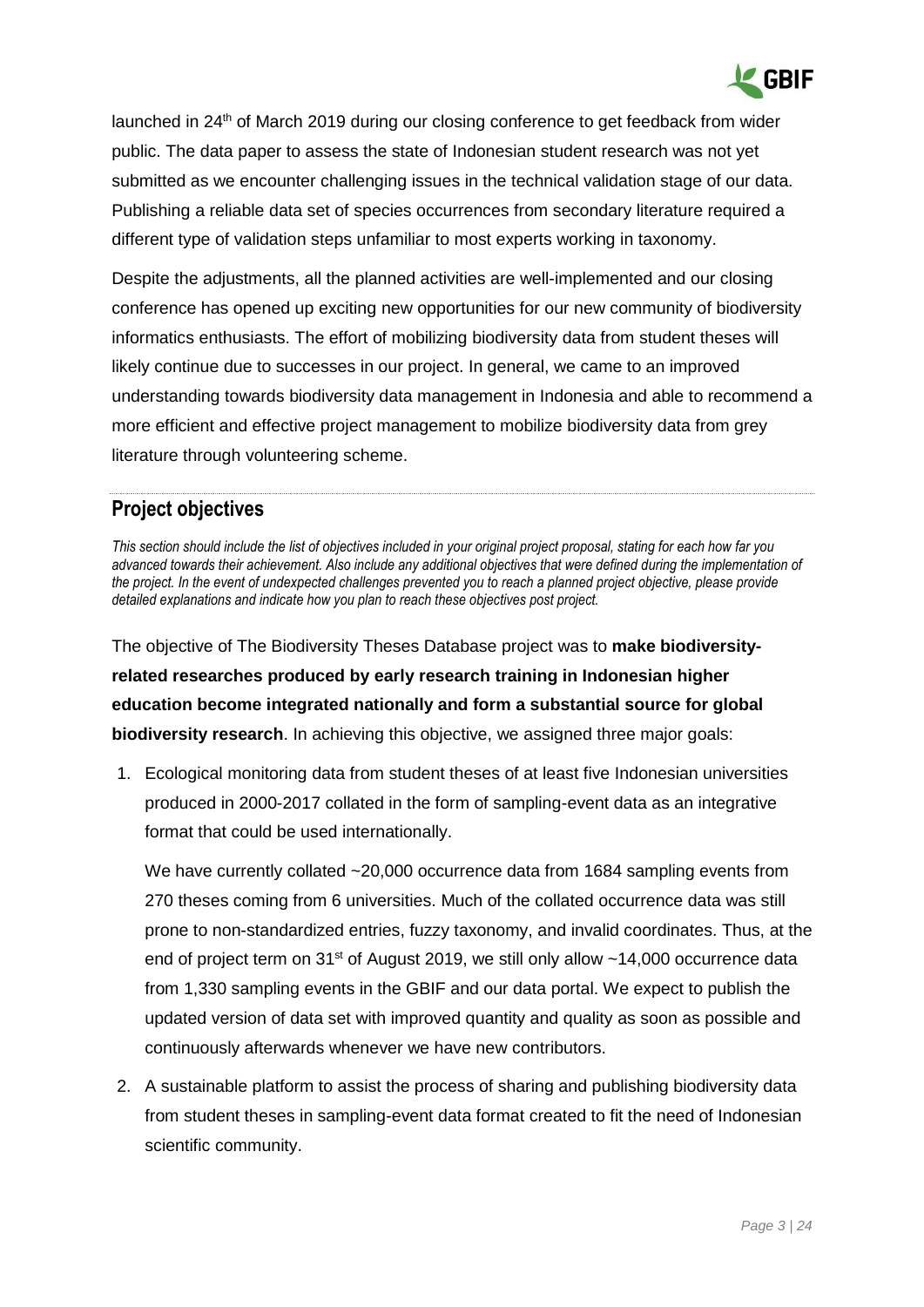

We managed to deliver the web-based information system as an independent platform within the project timeline online in biodiverskripsi.org. This portal was developed in Indonesian language and constantly evaluated for user experience. Making public aware on the existence of our data portal and increased their experience became our post-project activities to ensure more data usage and contribution.

3. The states of quality, discovery, accessibility, and archiving of student theses conducting biodiversity assessment produced in 2000-2017 from at least five universities from all over Indonesia compiled.

We have not yet completely assessed the state of research in Indonesian student theses as the occurrence data has not been thoroughly validated. We intend to continue assessing the state of research, but this require additional awareness program as we came to realize the low familiarity of students to species database, even GBIF.

# <span id="page-3-0"></span>**Activities**

*Please indicate the status of the activities as outlined in the project proposal, at the time of the final report. The table below should be completed in the same way as in the full proposal but should include information and updates on the status of each activity.* 

*In the event of unexpected delay, please provide detailed explanatory notes and indicate planned completion date after the end of the project. Add as many rows as needed.*

*In the event of any additional activities having being completed during the implementation of the project, please add rows as required.*

| <b>Description of activity</b>                                                                               | <b>Partners</b><br>involved | <b>Contribution of</b><br>activity to<br>goals listed in<br>table 4.3 | <b>Status of</b><br>activity as of<br>final reporting<br>Completed?<br>Yes/No | <b>Explanatory notes,</b><br>inc. planned<br>completion date if<br>necessary | Sources of<br>verification |
|--------------------------------------------------------------------------------------------------------------|-----------------------------|-----------------------------------------------------------------------|-------------------------------------------------------------------------------|------------------------------------------------------------------------------|----------------------------|
| Mobilizing species occurrence and sampling-event<br>data from observation networks and monitoring<br>systems |                             |                                                                       |                                                                               |                                                                              |                            |
| Kickoff meeting with at<br>least 10 universities and                                                         | Tambora                     | Promote project<br>and increase<br>data input (Goal                   | Yes                                                                           |                                                                              | See Annex 1.1.             |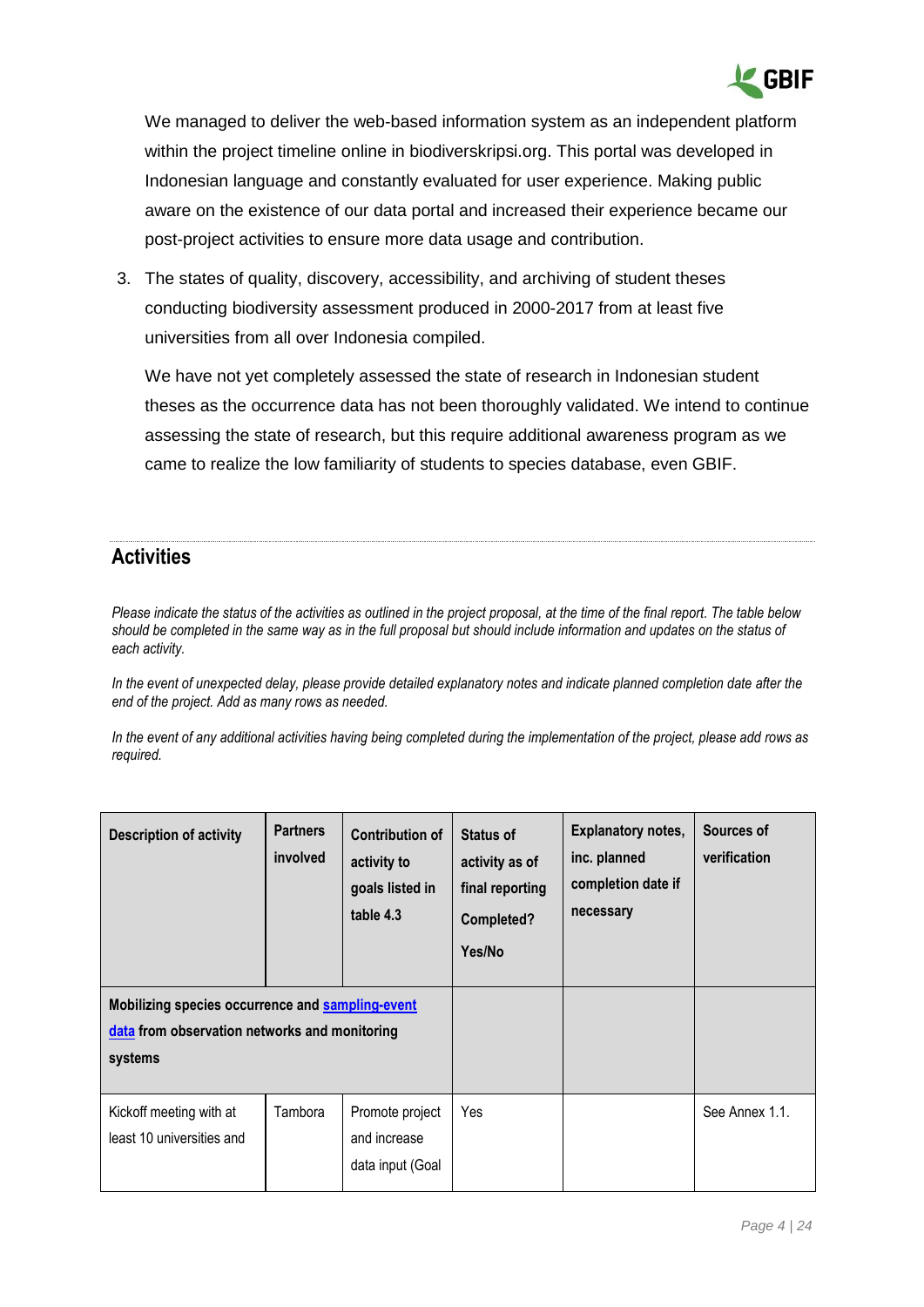

| other stakeholders                                     |                    | 1 and $2)$                                                       |                         |                                                                                                                                   |                |
|--------------------------------------------------------|--------------------|------------------------------------------------------------------|-------------------------|-----------------------------------------------------------------------------------------------------------------------------------|----------------|
| Theses bibliography<br>sorting                         | Tambora            | Assisting data<br>enumeration<br>(Goal 1)                        | Yes                     |                                                                                                                                   | See Annex 1.2. |
| Meeting with experts to<br>discuss review<br>mechanism | InaBIF,<br>Tambora | Addressing the<br>problem of<br>various data<br>quality (Goal 1) | Yes                     |                                                                                                                                   | See Annex 1.3. |
| Develop data<br>enumeration protocol<br>guidebook      | InaBIF,<br>Tambora | Assisting data<br>enumeration<br>(Goal 1)                        | Yes                     |                                                                                                                                   | See Annex 1.4. |
| Workshop on data<br>enumeration                        | InaBIF,<br>Tambora | Assisting data<br>enumeration<br>(Goal 1)                        | Yes                     |                                                                                                                                   | See Annex 1.5. |
| Data enumeration                                       | Tambora            | Ecological<br>monitoring data<br>available (Goal<br>1)           | Yes                     |                                                                                                                                   | See Annex 1.6. |
| Preparing data papers                                  |                    |                                                                  |                         |                                                                                                                                   |                |
| Workshop for analyzing<br>data from data portal        | InaBIF,<br>Tambora | Increase data<br>use (Goal 2)                                    | Yes                     |                                                                                                                                   | See Annex 2.2. |
| Data paper preparation<br>and submission               | InaBIF,<br>Tambora | Evaluate data<br>set (Goal 3)                                    | Partially-<br>completed | The technical<br>validation part of the<br>data paper<br>manuscript was<br>incomplete, we<br>expect to submit<br>within 2019-2020 | See Annex 3.1. |
| Other activity types                                   |                    |                                                                  |                         |                                                                                                                                   |                |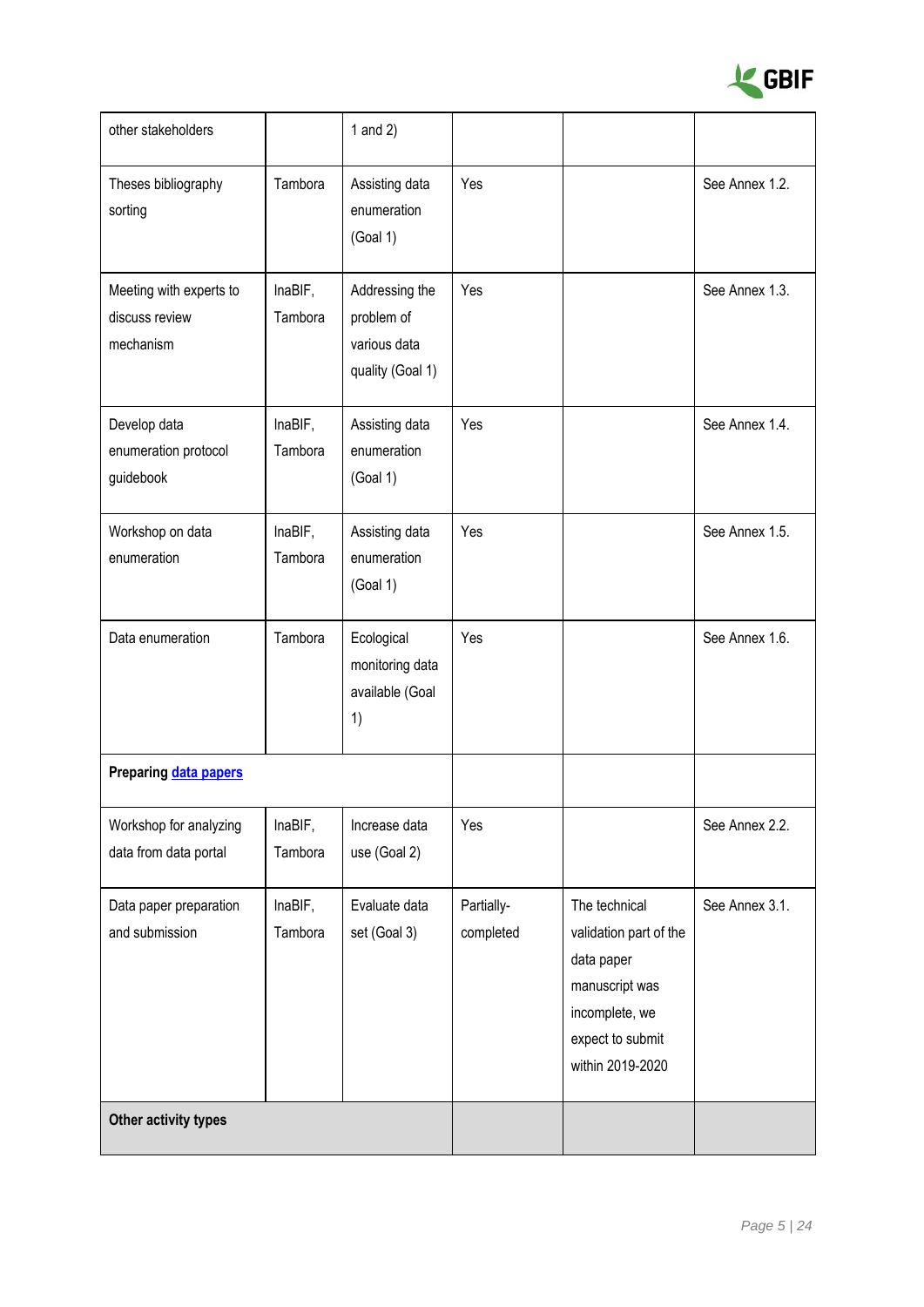

| Construction of custom<br>web-based information<br>system          | InaBIF,<br>Tambora | Create<br>sustainable<br>platform for data<br>sharing and<br>publishing (Goal<br>2) | Yes | biodiverskripsi.org<br>, See Annex 2.1. |
|--------------------------------------------------------------------|--------------------|-------------------------------------------------------------------------------------|-----|-----------------------------------------|
| Evaluation of custom<br>web-based information<br>system            | InaBIF,<br>Tambora | Create<br>sustainable<br>platform for data<br>sharing and<br>publishing (Goal<br>2) | Yes | See Annex 2.3.                          |
| Closing conference                                                 | InaBIF,<br>Tambora | Increase data<br>use and<br>evaluate project<br>(Goal 2 and 3)                      | Yes | See Annex 3.2.                          |
| Communicate project to<br>national audience for<br>wider awareness | InaBIF,<br>Tambora | Increase data<br>use and<br>evaluate project<br>(Goal 2 and 3)                      | Yes | See Annex 3.3.                          |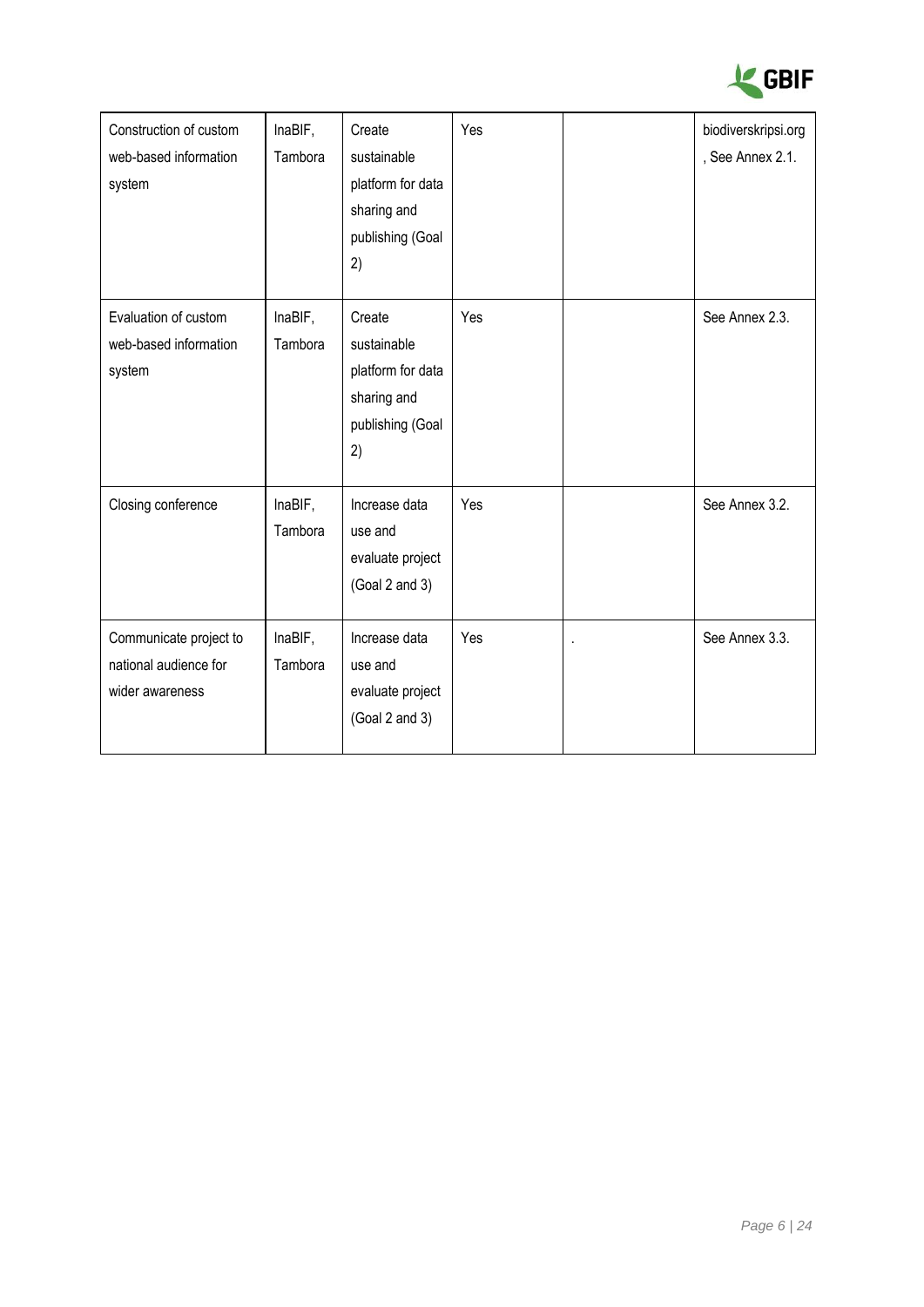

# **Deliverables**

This section should summarize the project deliverables completed by the final reporting date, with a description of the associated outputs. Please highlight any changes from the original plans *provided in the full project proposal.*

*In the event of unexpected delay, please provide detailed explanatory notes and indicate planned completion date. Add as many rows as needed.*

*In the event of any additional deliverables having being completed during the implementation of the project, please add rows as required.*

#### **a. Data**

Details of datasets mobilized and/or pending mobilization as an outcome of the project: Please use list from mid-term report and update this as at final reporting. If the dataset is not yet published, please indicate it as "not published" and provide a detailed explanation and expected date of publication. Add rows as required.

<span id="page-6-0"></span>

| <b>Title of</b><br>dataset | Taxonomic/geographic<br>scope | Approximate<br>number of<br>records<br>(specimens) | <b>Current</b><br>format (e.g.<br>undigitized,<br>digitized) | <b>Status of dataset:</b><br><b>Published/not</b><br>published - inc.<br>date/expected date<br>of publication | <b>Explanatory notes</b>  | <b>DOI or URL</b>               |
|----------------------------|-------------------------------|----------------------------------------------------|--------------------------------------------------------------|---------------------------------------------------------------------------------------------------------------|---------------------------|---------------------------------|
| Higher-                    | Embryophyta/Indonesia         | 14,624                                             | Digitized                                                    | Published -                                                                                                   | These datasets have       | http://ipt.biologi.lipi.go.id/r |
| Plants of                  |                               |                                                    |                                                              | 27/03/2019                                                                                                    | been available on IPT     | esource?r=biodiverskripsi       |
| Indonesia                  |                               |                                                    |                                                              |                                                                                                               | since 26/03/2019 as one   |                                 |
| Vertebrates                | Chordata/Indonesia            |                                                    | Digitized                                                    |                                                                                                               | dataset and this is more  |                                 |
| of Indonesia               |                               |                                                    |                                                              |                                                                                                               | valid as we collected     |                                 |
|                            |                               |                                                    |                                                              |                                                                                                               | them using the same       |                                 |
| Marine Life                | Echinodermata,                |                                                    | Digitized                                                    |                                                                                                               | transcription method. The |                                 |
| of Indonesia               | Hemichordata, Cnidaria,       |                                                    |                                                              |                                                                                                               | partitions were made on   |                                 |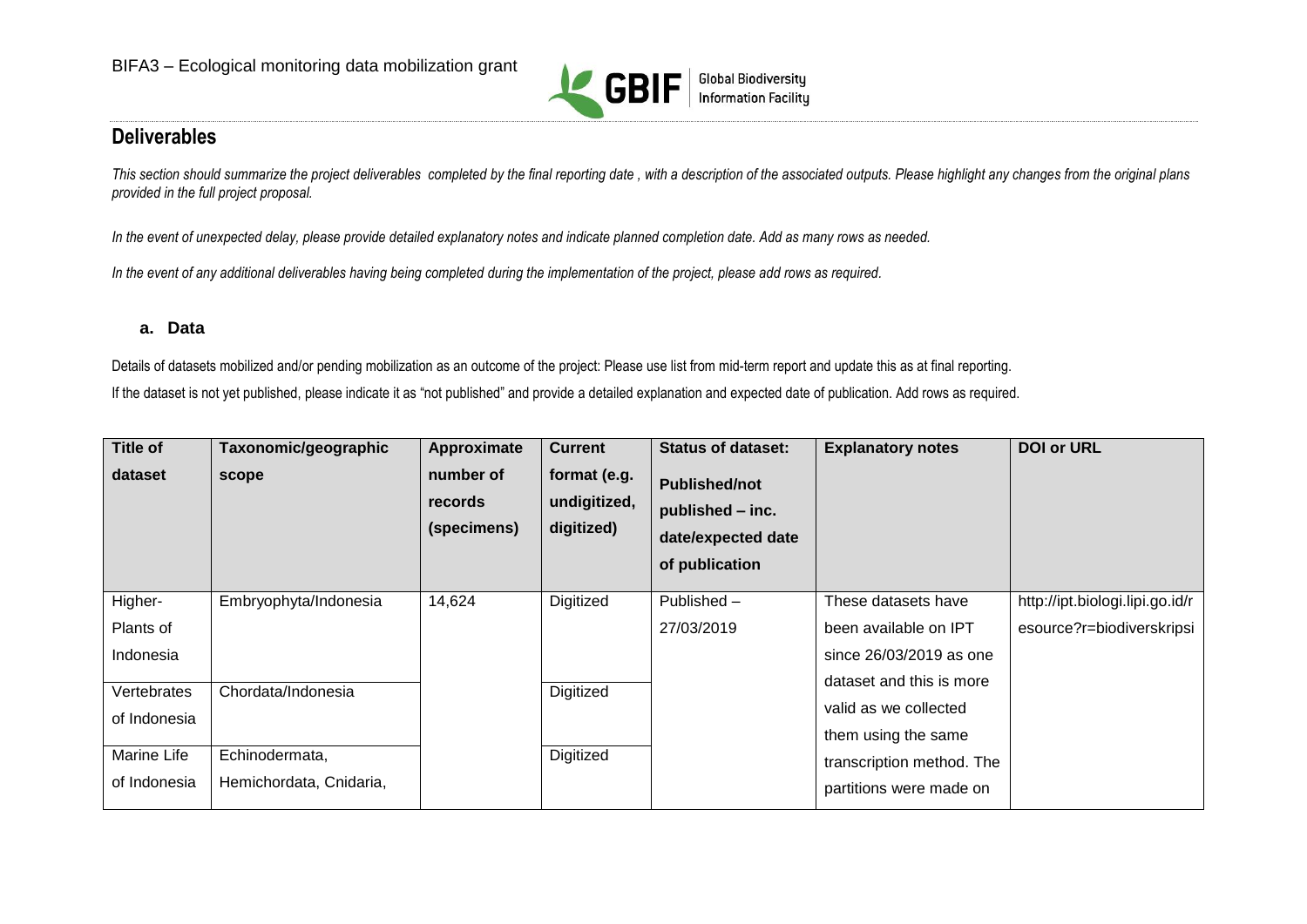

|               | Ctenophora, Mollusca,     |           | the original proposal and   |  |
|---------------|---------------------------|-----------|-----------------------------|--|
|               | Porifera, Arthropoda,     |           | mid-term report due to      |  |
|               | Mollusca, Actinopterygii, |           | our misunderstanding of     |  |
|               | Sarcopterygii/Indonesia   |           | the nature of sampling      |  |
| Freshwater    | Phytoplankton,            | Digitized | event data. The updated     |  |
| Invertebrates | Zooplankton, freshwater   |           | data sets will be           |  |
| of Indonesia  | Arthropods, Ecdysozoa,    |           | published within a few      |  |
|               | Lophotrochozoa/Indonesia  |           | weeks after the end of      |  |
|               |                           |           | the project term and        |  |
| Terrestrial   | Arthropoda, Annelida,     | Digitized | sustainably updated with    |  |
| Invertebrates | Mollusca,                 |           | increasing number of        |  |
| of Indonesia  | Nematoda/Indonesia        |           | contributors in the future. |  |
|               |                           |           |                             |  |

#### **b. Other deliverables**

Describe other deliverables (e.g. publication of [data papers,](https://www.gbif.org/data-papers) catalogues, reports etc.) produced and/or planned to be produced/completed as a post-project deliverable. Please provide indicative *dates/estimated time for completion for planned post-project deliverables.*

*Please provide links in the sources of verification. Attachments should be provided in the Annex.*

| Name and type of | <b>Status of deliverable</b>         | <b>Explanatory notes</b> | Source(s) of verification |
|------------------|--------------------------------------|--------------------------|---------------------------|
| deliverable      | Published/not published - inc.       |                          |                           |
|                  | date/expected date of publication or |                          |                           |
|                  | estimation of time for completion    |                          |                           |
|                  |                                      |                          |                           |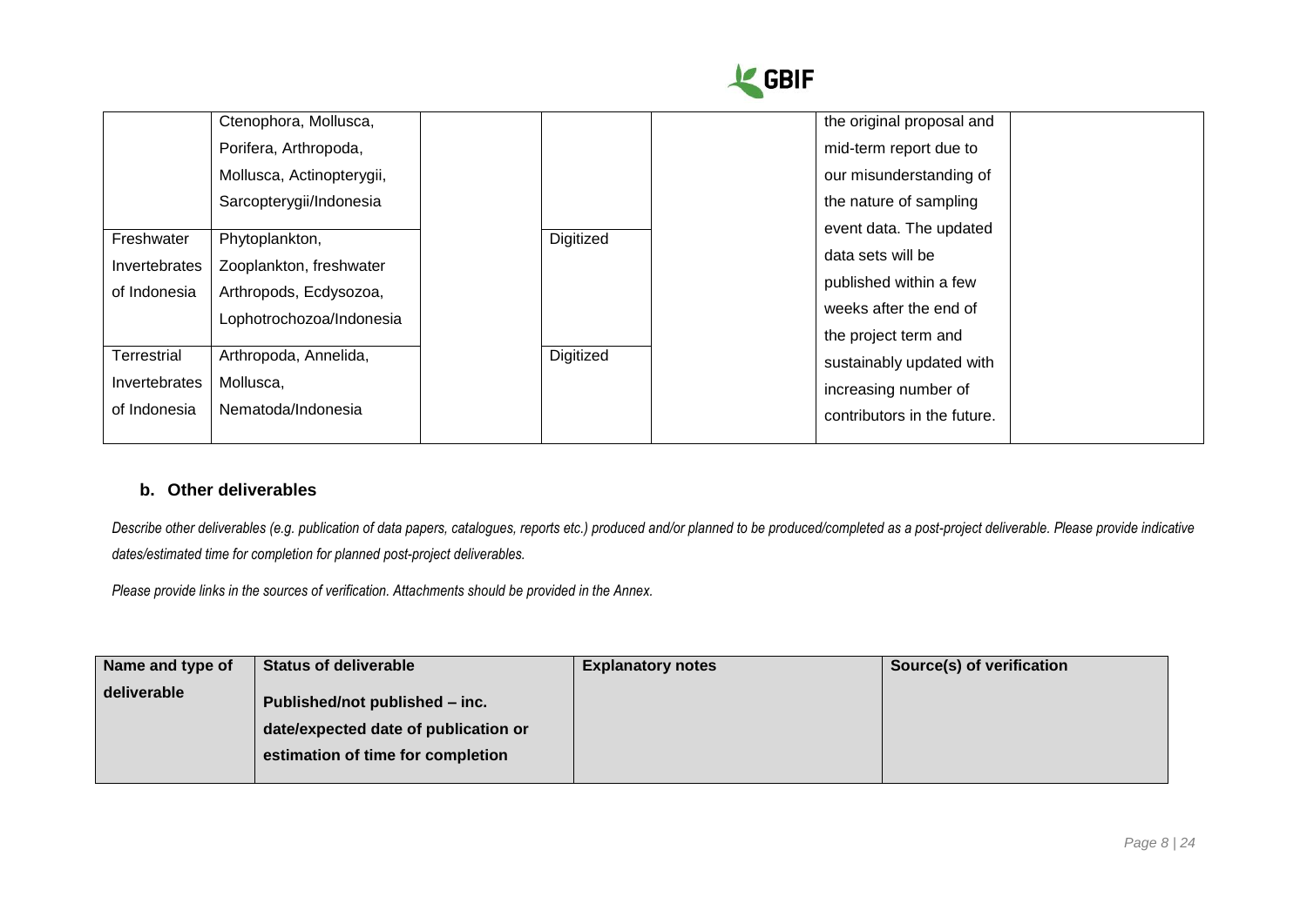

| Data Paper                | In preparation         | We have prepared the manuscript but it is             |                                       |
|---------------------------|------------------------|-------------------------------------------------------|---------------------------------------|
|                           |                        | not sufficient to get the receipt of article          |                                       |
|                           |                        | processing charge before 31 <sup>st</sup> of August   |                                       |
|                           |                        | 2019. This will be a post-project                     |                                       |
|                           |                        | deliverable to increase data usage.                   |                                       |
| Transcription             | Published - 23/03/2019 | Written in Indonesia                                  | https://biodiverskripsi.org/pdf/lkut- |
| <b>Guidebook</b>          |                        |                                                       | Kontribusi.pdf                        |
| Catalogue of              | Published - 23/03/2019 | Available as searchable metadata in                   | See Annex 1.2.                        |
| <b>Transcribed Theses</b> |                        | biodiverskripsi.org                                   |                                       |
| Infographic               | Published - 07/2019    | Available as few posts in our social media            | See Annex 3.3.                        |
|                           |                        | in Facebook, Instagram, and Twitter                   |                                       |
| Video of Project          | Not Published          | We could not manage all materials                     |                                       |
| Progress                  |                        | visually documenting the transcription                |                                       |
|                           |                        | process and made a video out of it before             |                                       |
|                           |                        | 31 <sup>st</sup> of August 2019. This will be a post- |                                       |
|                           |                        | project deliverable to increase potential             |                                       |
|                           |                        | users' awareness on our data portal.                  |                                       |
|                           |                        |                                                       |                                       |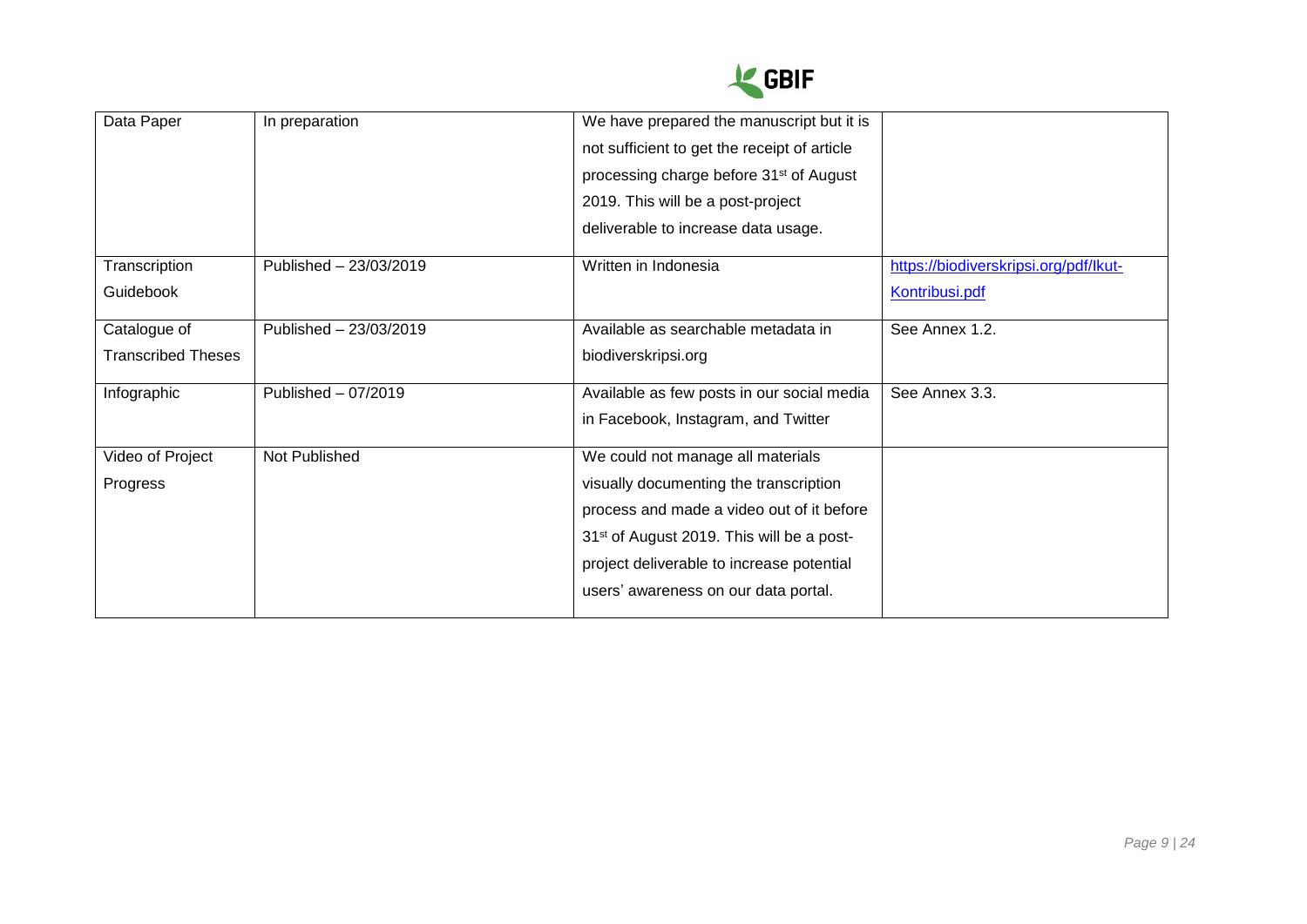

# <span id="page-9-0"></span>**Calendar of activities**

*The calendar should be completed in the same way as in the Full Project Proposal (4.6) but should include any changes. Please provide reasons for any changes in the Notes column in the table below.* 

| <b>Date</b>       | Event                                     | <b>Lead partner</b>    | <b>Notes</b>                                |
|-------------------|-------------------------------------------|------------------------|---------------------------------------------|
| April-May         | Kickoff meeting with at least 10          | Tambora Muda Indonesia | Completed in 2 <sup>nd</sup> of July with 5 |
| 2018              | universities and other stakeholders       |                        | universities due to long                    |
|                   |                                           |                        | national leave term on May                  |
|                   |                                           |                        | 2018.                                       |
| May 2018          | Theses bibliography sorting               | Tambora Muda Indonesia | Completed in March 2019 and                 |
|                   |                                           |                        | still continues as post-project             |
|                   |                                           |                        | activity as additional theses               |
|                   |                                           |                        | contributors were identified.               |
| May 2018          | Meeting with expert to discuss review     | Tambora Muda Indonesia | Completed in August 2018                    |
|                   | mechanism                                 |                        | along with data enumeration                 |
|                   |                                           |                        | workshop to train volunteers to             |
|                   |                                           |                        | review transcribed data,                    |
|                   |                                           |                        | followed by several personal                |
|                   |                                           |                        | communications afterwards                   |
| May-June          | Develop data enumeration protocol         | Tambora Muda Indonesia | Completed in March 2019 and                 |
| 2018              | guidebook                                 |                        | still continues as post project             |
|                   |                                           |                        | activities as issues with                   |
|                   |                                           |                        | transcribing data from student              |
|                   |                                           |                        | theses continues to emerge.                 |
| <b>June 2018</b>  | Attendance of project team member at      | Tambora Muda Indonesia | Completed on schedule                       |
|                   | <b>BIFA Capacity Enhancement Workshop</b> |                        |                                             |
| <b>June 2018</b>  | Workshop on data enumeration              | Tambora Muda Indonesia | Completed in August 2018,                   |
|                   |                                           |                        | corresponding to the delay in               |
|                   |                                           |                        | meeting universities.                       |
| <b>July 2018-</b> | Communicate project to national           | Tambora Muda Indonesia | Completed in August 2019,                   |
| March 2019        | audience for wider awareness              |                        | corresponding to the delay in               |
|                   |                                           |                        | constructing web-based                      |
|                   |                                           |                        | information.                                |
| <b>July 2018</b>  | Construction of custom web-based          | Tambora Muda Indonesia | Completed in March 2019,                    |
|                   | information system                        |                        | corresponding to the delay in               |
|                   |                                           |                        |                                             |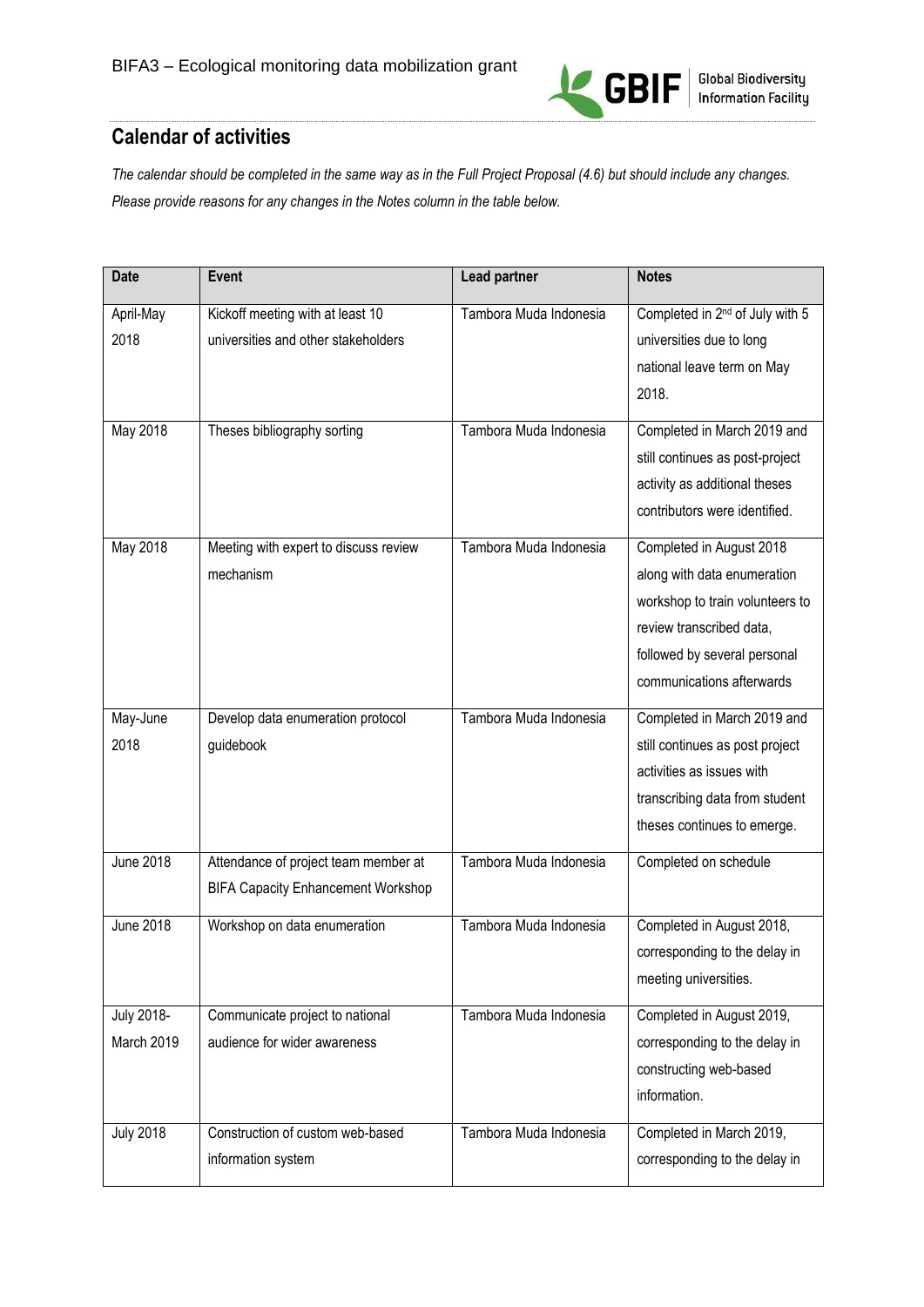

|                              |                                                      |                        | obtaining first few data sets<br>from the transcription.                                                                                                                  |
|------------------------------|------------------------------------------------------|------------------------|---------------------------------------------------------------------------------------------------------------------------------------------------------------------------|
| August 2018                  | Evaluation of custom web-based<br>information system | Tambora Muda Indonesia | Completed in March 2019,<br>corresponding to the delay in<br>constructing web-based<br>information.                                                                       |
| June 2018-<br>August 2019    | Data enumeration                                     | Tambora Muda Indonesia | Completed in August 2019, but<br>will be still continued by<br>interested volunteers as post-<br>project activity as additional<br>theses contributors were<br>identified |
| October-<br>December<br>2018 | Data paper preparation and submission                | Tambora Muda Indonesia | Partially completed. We are still<br>waiting for data cleaning and<br>validation before submitting the<br>manuscript on around 2019-<br>2020.                             |
| October 2018                 | Workshop for analyzing data from data<br>portal      | Tambora Muda Indonesia | Completed in December 2018<br>using GBIF portal after we<br>knew that the portal could not<br>be finished in October 2018                                                 |
| March 2019                   | Closing conference                                   | Tambora Muda Indonesia | Completed on schedule                                                                                                                                                     |

#### **a. General explanatory notes**

We have completed all activities within the extended project term except for data paper submission. Data paper submission was postponed due to partially completed manuscript as the technical validation part of the manuscript was not finished.

# <span id="page-10-0"></span>**Project communications and visibility**

*Describe the way the results of your project have been and will continue to be communicated and shared with the project stakeholders and broader GBIF community. Please also review the page describing your project available from [http://www.gbif.org/programme/bifa.](http://www.gbif.org/programme/bifa) Highlight any additional documents, events, news items or links that you would like to add to your page and provide links/attachment in the Annex..*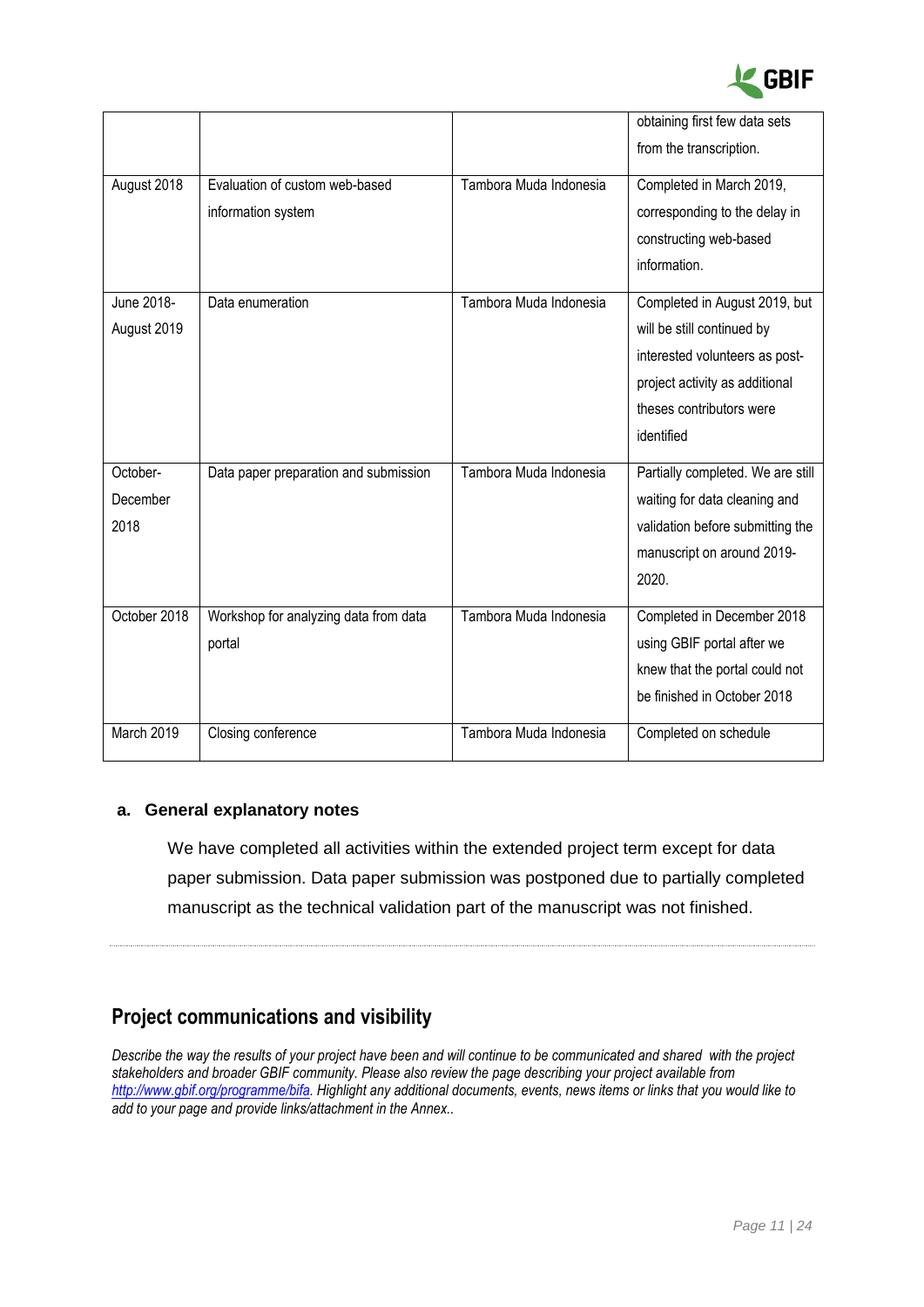

This project has been continuously communicated by social media accounts of Tambora Muda Indonesia which are followed by thousands of conservationists and biological conservation enthusiasts including our stakeholders [\(Facebook,](https://web.facebook.com/tamboramuda/) followed by 3,419 accounts per 27/08/2019, and [Instagram,](instagram.com/tamboramuda/?hl=id) followed by 7,568 accounts per 27/08/2019) and the website of Tambora Muda Indonesia [\(ranked #342,299](https://www.similarweb.com/website/tamboramuda.org) nationally) in Indonesian language. The project page assigned by GBIF has helped us communicate our project to stakeholders and any interested parties in English, and it has also increased the accountability of our work.

### <span id="page-11-0"></span>**Final evaluation findings and conclusions**

*This section of the report should cover for example:*

- *An evaluation of the project activities and their outputs/deliverables*
- *An assessment of the overall outcomes, impacts of the project and how it contributes to the overall objective of the BIFA programme*
- *Comments on the project implementation and completion, and its efficiency and effectiveness, strength and weaknesses etc.*
- *Any feedback on the project's relevance from the partners and stakeholders*
- *Indications and reasons for any changes which have been made to the project's original plans, and actions to follow-up*
- *The management arrangements for the project, including support from the GBIF Secretariat*
- *Areas of success to build on, after the project's implementation period*
- *Conclusions from your experience during the implementation of the project*

### **Evaluation of project activities and their output**

In the following sections, we evaluate project goals according to the implemented activities and describe what changes were made to the original plans along with areas of success to build on.

#### *Ecological monitoring data collected*

From of our first goal of collating sampling-event data sets from at least five universities across Indonesia, we managed to get around 14,043 occurrences from 1,330 sampling events ready for research use in GBIF. This data set still has several issues related to geographic coordinate, taxonomic information, and few non-standardized entries nonetheless. We have been working to improve the data quality by further cleaning and validating the data post-project. As most of our team members are working part-time in the Biodiverskripsi project or voluntarily as part of Tambora Muda Indonesia, the time-frame for data cleaning and validation was constantly adjusted.

We overestimated the capacity of our volunteers and operational team as the number of data issues build up with additional data contribution. Managing a pipeline of data transcription, cleaning, and validating that involve a number of volunteers who work remotely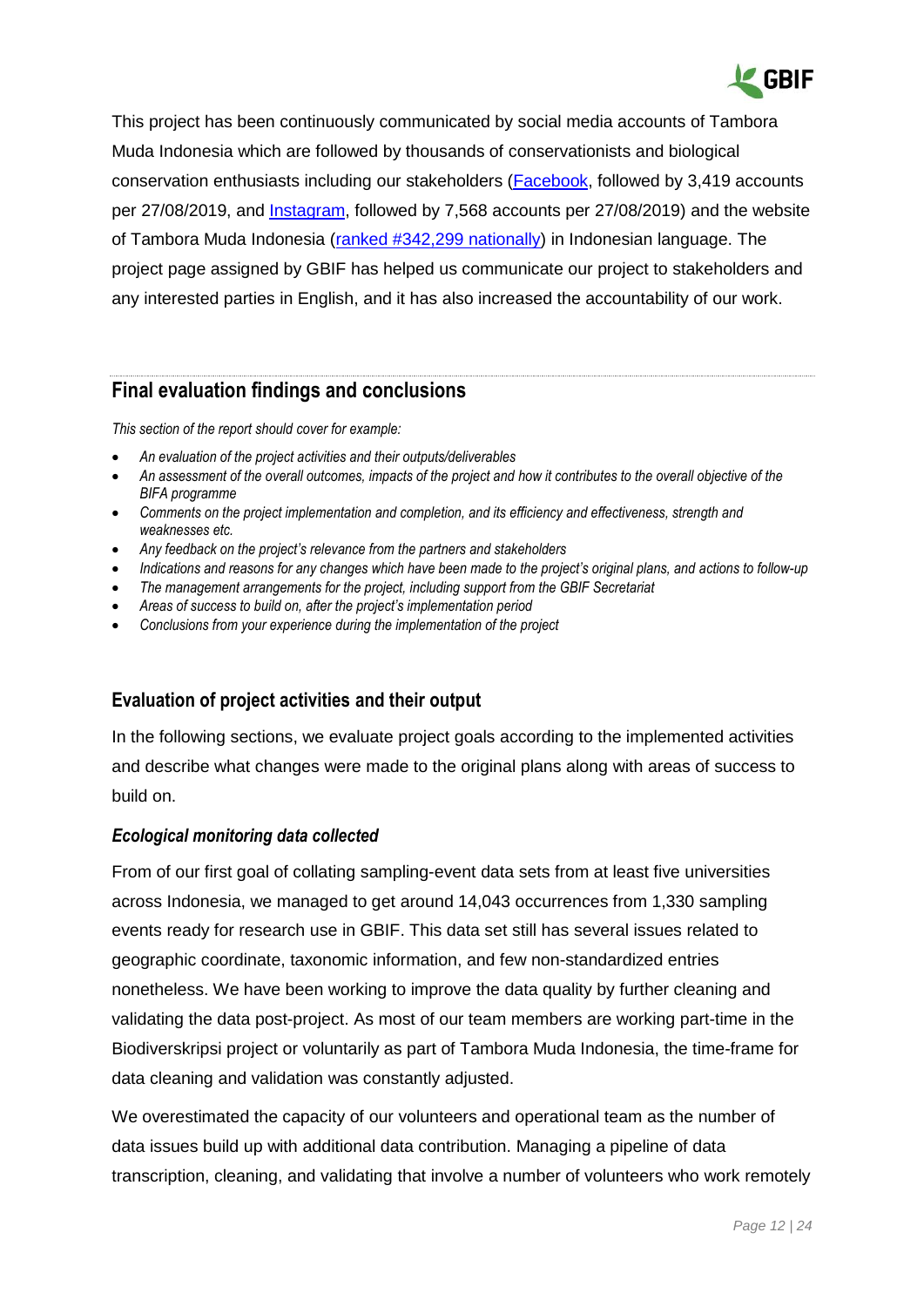

from each other has its own complexity and challenges. Although we have transcribed additional theses so that we could update our published data up to ~20,000 occurrences in GBIF, we have not done so as we have not yet fully addressed the aforementioned data issues. Only by redistributing tasks and redelegate some activities among each other, our volunteer-based community project could sustainably run.

The transcription protocol guidebook to assist the transcription quality was in place, but we still need more inputs on how to make the guide as user-friendly as possible. We have difficulties in assuming the level of knowledge of people who wants to contribute their theses towards our portal and some terms may be unfamiliar, considering the small evaluation we conducted during our workshops. According to the volunteers' feedback, we assume too much familiarity on the topic of Darwin Core and taxonomy from the volunteers and assign less time than needed. From our workshops and closing conference, we found that most students who had participated was not familiar with using a web-based data portal to obtain species occurrence data. We also overestimated the experts' familiarity with sampling-event data and Darwin Core, led to the hesitance of several invited Indonesian taxonomists to be a part of the validation mechanism.

In addition to improvement in the data collation pipeline, we suggest that data mobilization projects need to invest wisely on time in establishing a sustainable collaboration and additional research on data sharing culture in Indonesian universities. Due to unfamiliarity to our project's impact, we only manage to sign MoUs with three partner universities instead of five according to our target by the end of our project term. Nonetheless, we took a great care in accommodating the three university partners and get two groups of independent researchers join our project to enable us getting occurrence data from a total of five universities' worth. We also decided to prolong the transcription process in one university which have more difficulties maintaining constant contribution by using the remaining budget previously assigned for additional collaborating universities.

#### *Create sustainable platform for data sharing and publishing*

Despite the delay, we have launched biodiverskripsi.org as our web-based data portal within the project term and get preliminary evaluation from potential users. Our continuous testing and correspondence with the IT team who mostly not familiar with biodiversity data have resulted in longer time-frame for our data portal development. In constructing a new type of data portal with particular database structure, we suggest an investment to professional database consultant dedicated to the project to speed up the process. We plan to continuously evaluate our data portal post-project and upgraded its features according to users' feedback whenever necessary.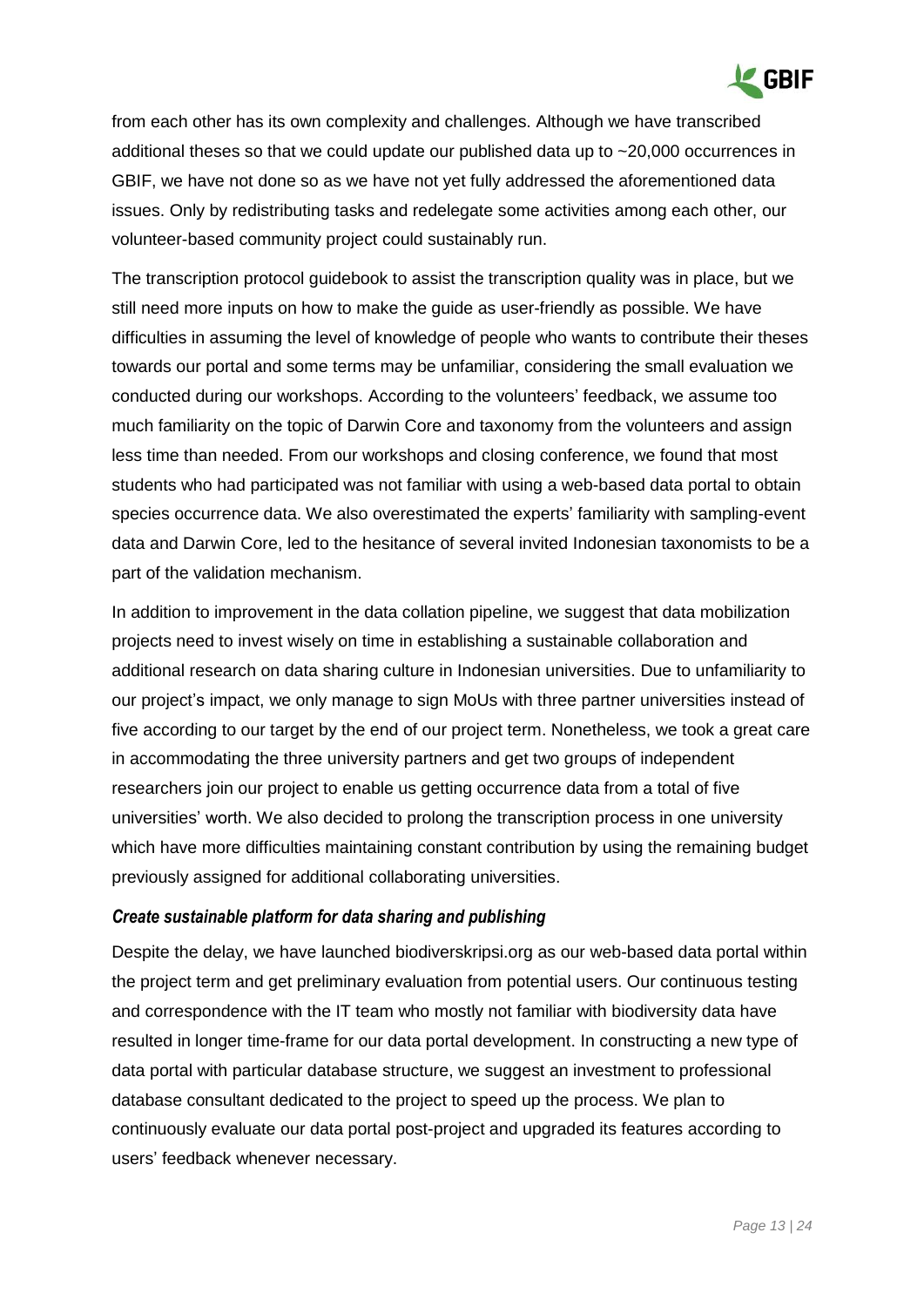

Also, although the evaluation of the database (user experience in inputting data, extracting information, and navigating through the system) was initially expected to be conducted by at least 30 students from each partner university and other relevant stakeholders, maintaining separate remote workshops to evaluate the data portal was challenging and sending online questionnaires only gave us a total of 16 public respondents. We accommodate their feedback nonetheless and took a great care regarding users' familiarity to the data portal. The planned workshop to evaluate data portal was changed into a workshop to analyse data from GBIF to assess students' familiarity with database on species occurrences in general. As this workshop was delayed to December 2018 and InaBIF could not fund anything post November 2018, this workshop was an in-kind contribution from Tambora Muda Indonesia, taking benefit from our reputation and network. The lack of funding did not enable us to invite experts to give their insights so that we focus in taking student's feedback on using a data portal.

#### *The state of student research*

The manuscript reporting the evaluation of ecological monitoring data from Indonesian student theses because unfinished data cleaning and technical validation in the resulting dataset is currently in preparation. Our team agree to not only publish a metadata about our dataset but also gave the scientific community more insight about biodiversity data from student theses. Such manuscript took longer time to write, not to mention the problems in the resulting transcription. Most journals, however, concerned with the technical validation of our data and this increases the time for the manuscript reviewing process. Data paper submission will be a post project activity and GBIF will be notified as soon as our manuscript is submitted.

In communicating the state of student research in biodiversity and our project in general, we managed to held an event to promote people's awareness towards our project and our data portal. The event ended up more like an interactive seminar rather than a conference. Adopting the form of "world café", we got the participants also presenting their views on biodiversity data sharing and management. The participants were fewer than we planned, mostly because we could not ensure how many participants will really attend from the ~70 RSVPs. As soon as the number of participants registering to the event was more than 50, we stopped advertising our event. This resulted in 25 confirming participants, which three of them could not attend due to various reasons. We also invite university partners to send their representatives, but one university partner could not send their representative in our closing conference. This absence of representative from one university partner left us with additional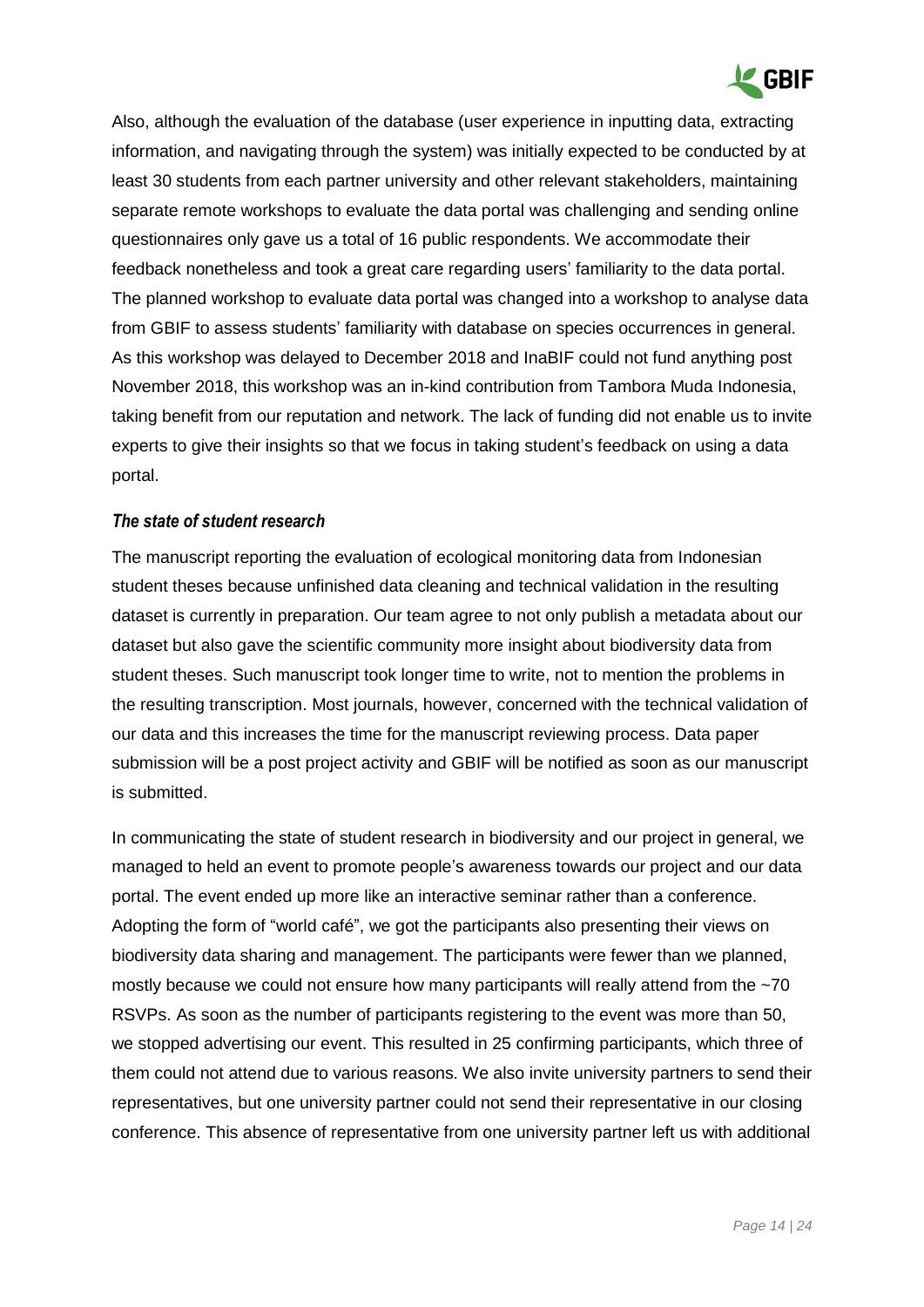

budget to spend, which we used to promote our project further and increase data quality from new volunteers.

We got people from various background participating in our world café sessions, increasing our perspective in how public perceive biodiversity data sharing and management. Most of them said that they would like this event to be held in universities to promote such effort in more universities. In implementing this event, we also built new network with our speakers and potential future collaboration for keeping the sustainability of this project.

Additionally, we continuously update our project progress in our website, tamboramuda.org, and sending updates to our project page, but writing content in two languages has been challenging for our content writer so that we are a bit delayed in updating both our website and our project page in GBIF. We should assign two different persons for different language to ensure communication of updated progress. Additional infographics were made to be shared in social media to further increase public's awareness towards our project and data portal. Posting promoted posts during the extended project term in our account increased public's awareness on our project so that we have various inquiries regarding contribution mechanism. We expect to collaborate with more universities/independent researchers in the coming years.

### **Conclusion**

Despite the changes and delays, our team manage to mobilize thousands of species occurrences data from student theses from large time frame and collating data using sampling-event data within the project term. We managed to meet our targeted data collation within the extended project term although its validation would need more time due to the large amount of information involved. In doing so, we contribute to the overall objective of the BIFA programme in "*filling taxonomic and geographical gaps in the availability of accessible data on the occurrence of species in the region, including relative abundance and changes over time*".

Our project has enabled not only us but a number of communities to learned a lot about data sharing and research in Indonesia, particularly the ones related to biodiversity. Due to public enthusiasm for our project, we have several post-project activities including continuing biodiversity data mobilization, improving data quality, increasing data usage, and establishing a more permanent server for the data portal. We expect to keep meeting new collaborators along the way and focus on increasing public awareness on the importance of data sharing in biodiversity conservation.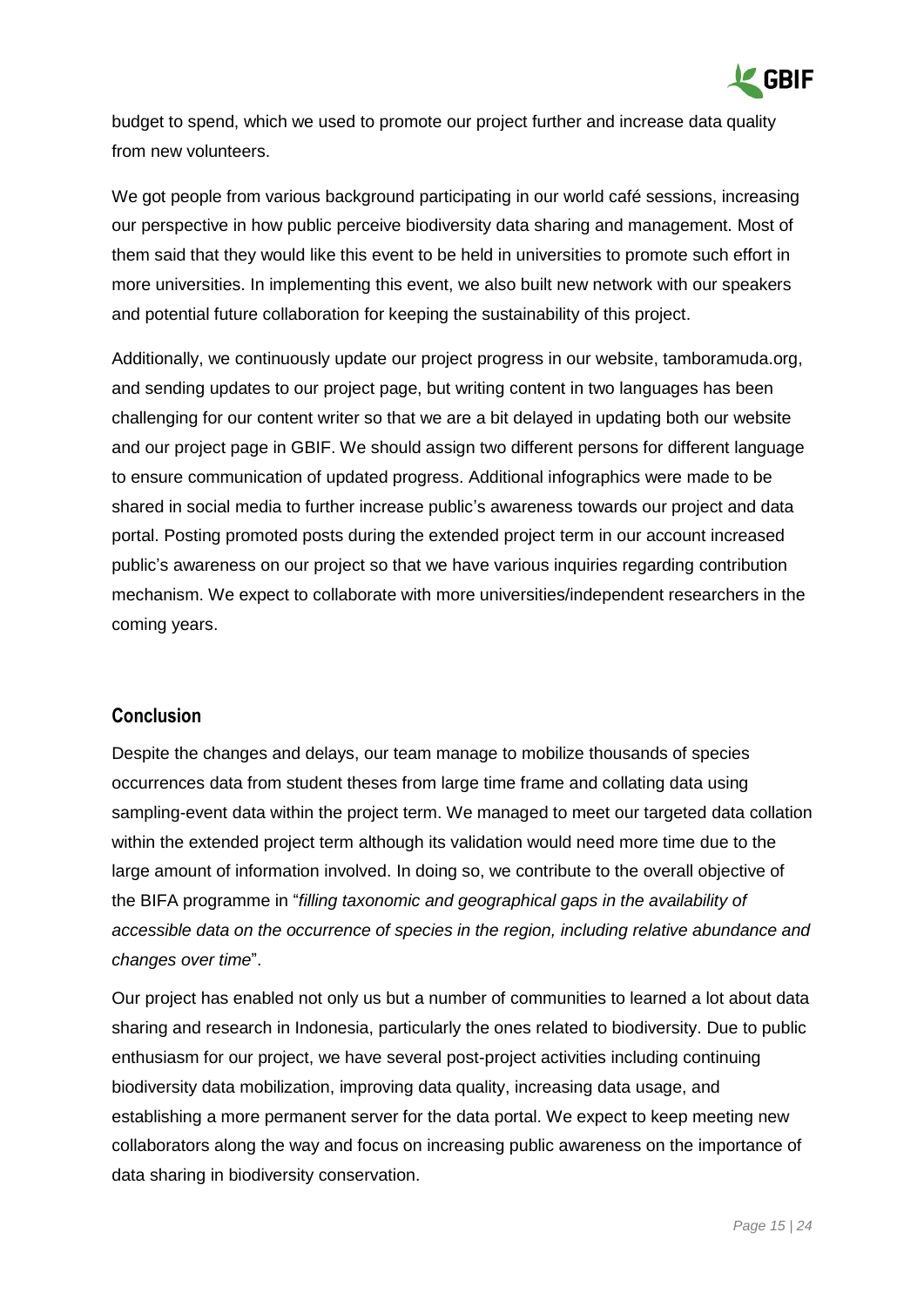

# <span id="page-15-0"></span>**Sustainability plans**

*Please provide a description of how the partners involved will build on the results of this project in their future work. This could include future collaborative activities, such as plans to complete any unfinished project activities and how the future impact of the project could be monitored and/or measured.*

We intend to extend the data mobilization for the remaining theses while promoting our project to attract more universities/institutions to join our efforts. Afterwards, we intend to continue this initiative using our independent fund, working together with InaBIF to promote Indonesian biodiversity database. We previously intend to bridge Biodiverskripsi system to InaBIF to maintain the project under government funding and allow LIPI to do the curation of data, but such partnership require considerable human resource and dedicated staff which LIPI is currently lacking. Our plan to oblige students to put their data into the system as part of graduation requirements in each university also required a considerable change in paradigm about research dan data sharing. Fortunately, our closing conference has opened up new network and community who are the source of future collaborations and database maintenance.

At the closing conference, we got a person mobilizing biodiversity data using citizen science by collecting the data according to Darwin Core terms and also place the resulting data on a web-based information system. We intend to collate our data with theirs, forming a database of Indonesian flora and fauna, before we could make a solid MoU with the institution hosting InaBIF. We hope this could sustain our data portal after the end term of our current server in 2021. The planned MoU with InaBIF will be developed after the project term to sustain this initiative. We hope to incorporate a more solid review mechanism now that the data has been collected.

To evaluate the long-term impact of our database, we intended to provide interactive view counts and data set usage of the database in the web/IPT along with storing the resulting studies using Biodiverskripsi data portal. Nonetheless, incorporating such interactive features were beyond our budget and a static report will be provided instead in the publication part of our portal. When GBIF has finished indexed the datasets, we will link them to our portal to provide stats on data set usage. Tambora will also identify factors causing the use intensity of our database in the long run to improve its objective. The data portal has been developed to include user download information for the portal administrator to evaluate data usage. Although the MoU only got us one-year worth of collaboration, we intend to keep informing the university partners about the extent of usage of this database.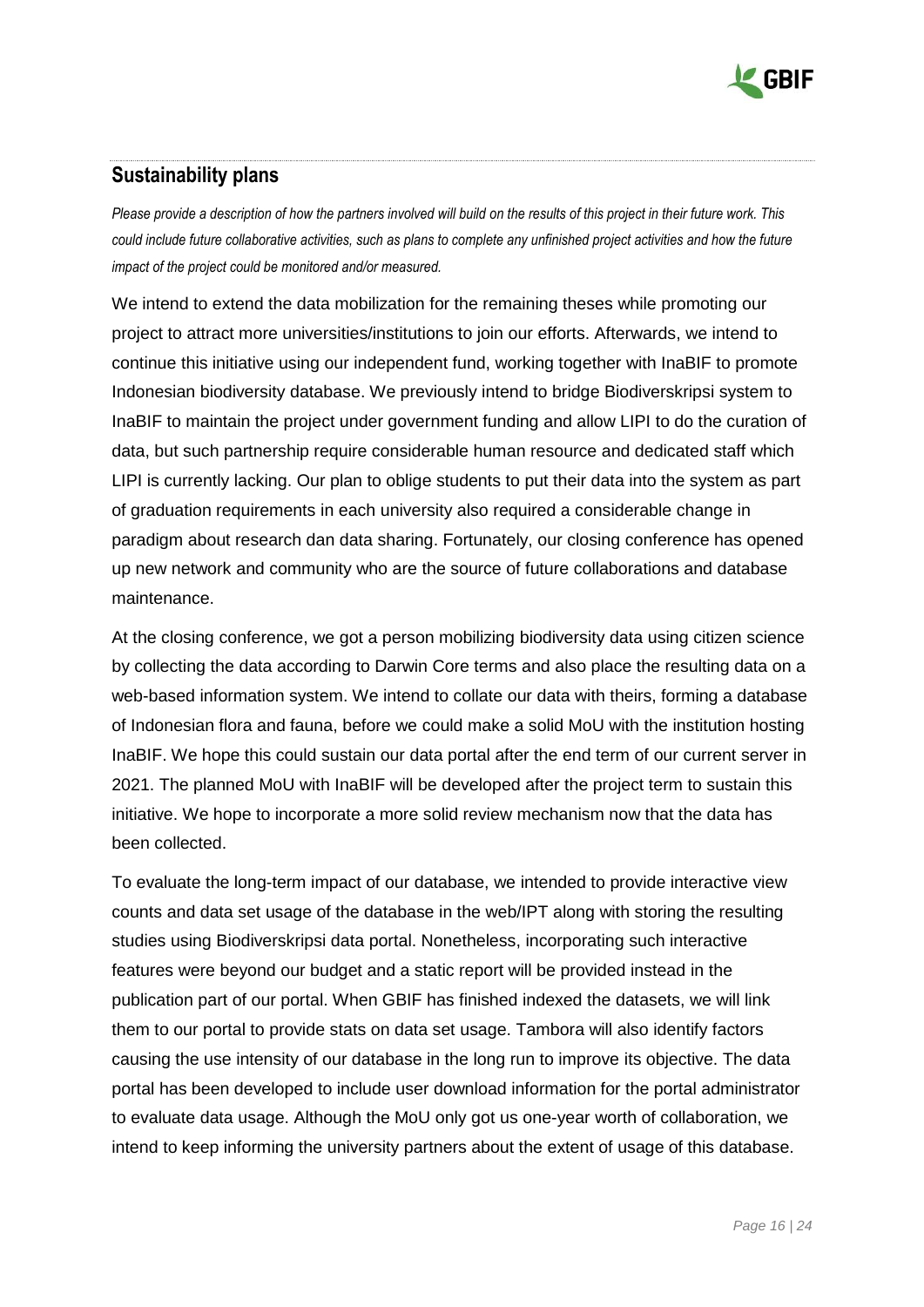

### <span id="page-16-0"></span>**Recommendations and lessons learned**

*This section should describe your experiences that could help in designing and implementing biodiversity mobilization projects more effectively, including the best practices to adopt and the pitfalls to avoid.* 

We are confident to recommend our existing transcription pipeline to mobilize biodiversity data from similar types of sources with additional necessary modification. For example, some steps in our pipeline need to be modified to increase data quality, i.e. reducing duplicates, non-standardized entries, and fuzzy taxonomy. The existence of ~14,000 occurrence records along with the data portal proved that our approach could work in mobilizing biodiversity data from student theses.

To ensure data quality, however, we should not assume too much familiarity for the volunteers regarding their experience with data mobilization and Darwin Core terms. Reinforcing the volunteers' knowledge by repeating simple concepts and skills trained is safer than assuming that they already know parts of it. Strengthening their grasp on important concepts in transcribing data, such as defining a sampling event, georeferencing a locality, validating a scientific name, etc., is important to assist them mobilizing data from various types of research conducted by student theses.

Familiarity to a system is something that also should not be undermined in building a custom web-based application to present data. User experience is a large factor in determining the utility of our data portal in addition to many other relevant factors. As with the volunteers transcribing the data, we shall not assume too much familiarity for our user in using our planned data portal. Considering a community not yet familiar with a data portal is an important step and a research on user behaviour when using a data portal for the first time could be an option for anyone who intend to develop a similar system, starting from an established data portal such as GBIF. To develop an existing data portal afterwards, the evaluation should not rely on a passive questionnaire but in active request of feedback. This may require a separate dedicated project if one seek to ensure the quality of the development process.

In using a volunteer-based scheme, project coordinators should also expect longer timeframe from original plan. Transcribing the narrative in the student theses into Darwin Core terms to produce a decent amount of data simply takes time and focus. With a volunteering scheme, although with incentives, we recommend that we shall not overestimate the amount of data that could be mobilized in a time frame. Data capture and entry could be done with a few of very dedicated persons who understand the data and the purpose of the data capture,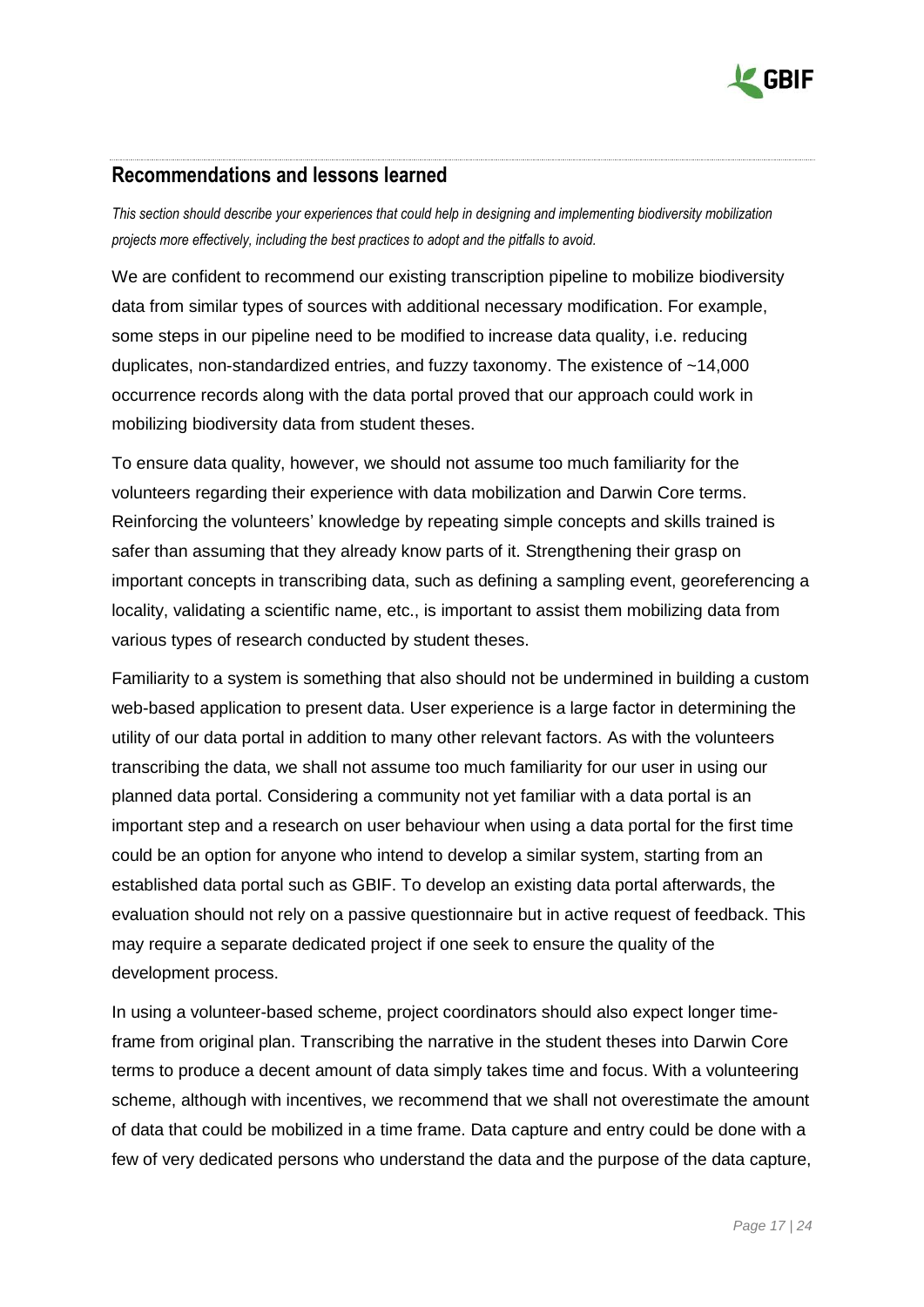

instead of with many paid persons who did not understand the data and the purpose the data capture. We also suggest team building activities if anyone wants to use similar volunteer-based approach in their data mobilization project to sustain and reaffirm volunteers' motivation.

When at some point the team needs to do several types of tasks at once to deliver project activities and deliverables within the project's timeline, we should prioritise on the quality of data collected rather than the quantity. A data set of high quality will increase the potential data usage, trust, and future collaborations. Ensuring trust and validity of data is important to maintain the sustainability of the database. This could further address the issue of lack of trust from universities to join our effort in data mobilization.

In addition to the exclusive nature of science conducted in most of Indonesian academic institutions, the universities that we approached were hesitant in joining our initiative as we have focused too much on the data mobilization initiative and less towards the research we are trying to do. Promoting our research instead will enable people to see the bigger picture and understand the type and extent of data involved in the data mobilization effort, along the insights that could resulted from this. The publication of data paper, for example, was not familiar among our academics, but was an attractive incentive for publishing data.

A dedicated time frame that consider national calendar was also necessary to build the collaboration. As our project has showed, building the same perspective and understanding takes time and such process shall not be undermined for the sake of timeline. To keep everything within a project timeline though, we suggest a deep assessment on the research culture of the targeted collaborators and the available options of benefit for both parties.

Communicating the project to increase public awareness is an important part of the project. Any plan to communicate project's progress and results should aim to make public aware, engage, and form large part of public's concern towards biodiversity management. In the long term, an effective communication plan could further impact political agenda so that it accommodates data mobilization activities. We suggest two copywriters who could manage two languages and promote in both English and Indonesian to increase both international and national awareness.

### <span id="page-17-0"></span>**Annex – Sources of verification**

*Sources of verification are for example links to relevant digital documents, news/newsletters, brochures, copies of agreements with data holding institutions, workshop related documents, pictures, etc.*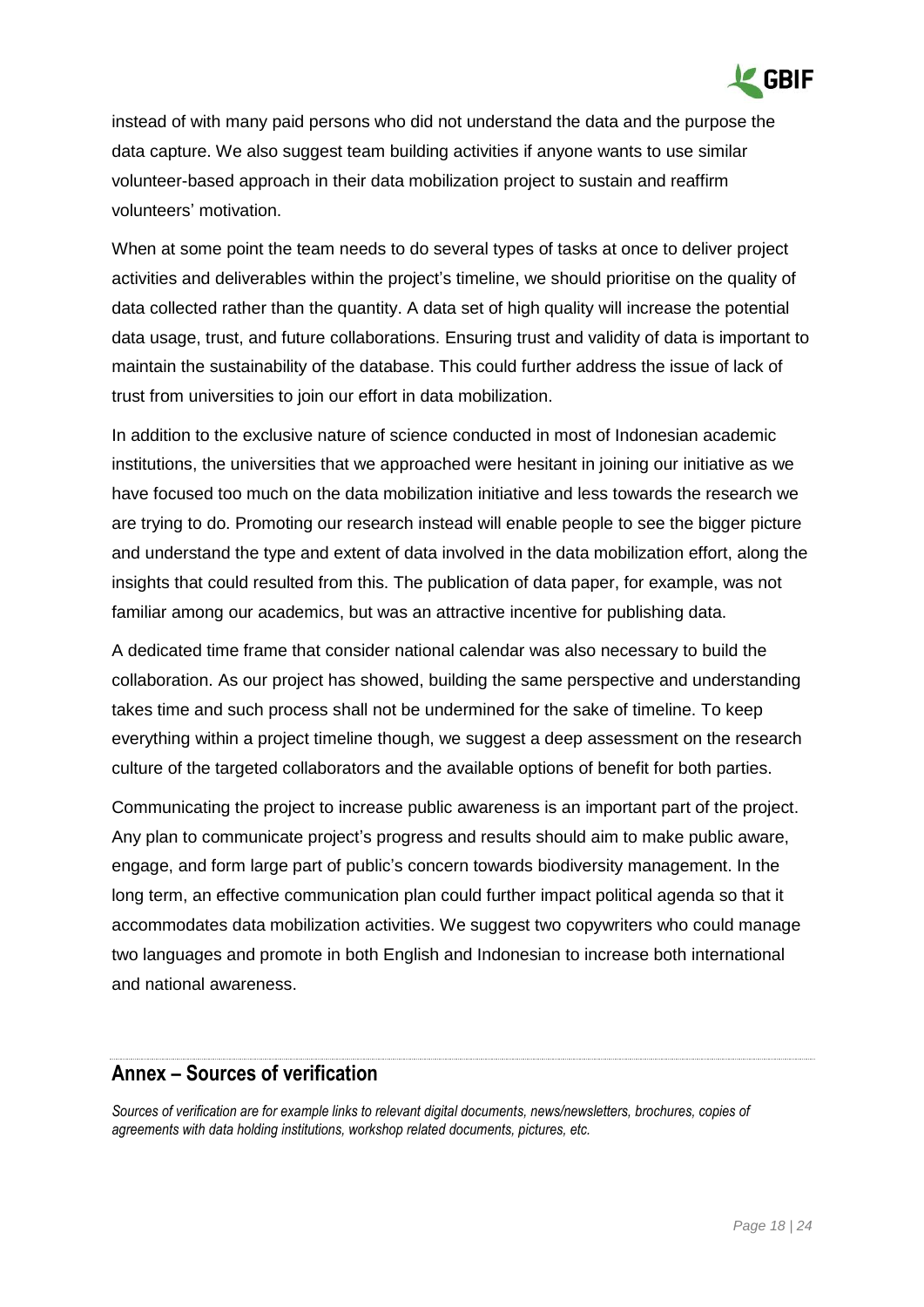

Sources of verification for our deliverables and activities were arranged according to project goals as follows:

- 1. Ecological monitoring data collected
	- 1.1. Kickoff meeting with at least ten universities and other stakeholders

Our project page in GBIF has been updated with information about kickoff meeting. It was conducted with five universities instead of ten. We also made a short report of our workshop [in our website:](http://www.tamboramuda.org/2018/09/lokakarya-teknis-implementasi.html)



#### 1.2. Catalogue of transcribed theses

The catalogue of transcribed theses was available in our data portal, but this list of theses has not represented the full extent of theses available from the five target universities on the year period 2000-2017. Thus, although it was published, it was not completed yet. The catalogue of transcribed theses was [available in our data](https://biodiverskripsi.org/search/result?page=9)  [portal](https://biodiverskripsi.org/search/result?page=9) and will be constantly updated:

| BiodiverSkripsi                                                      |                                                                                                                                                |                                                            |                 | Dashboard        |
|----------------------------------------------------------------------|------------------------------------------------------------------------------------------------------------------------------------------------|------------------------------------------------------------|-----------------|------------------|
| Cari<br>Kata Kunci                                                   | Hasil Pencarian                                                                                                                                |                                                            |                 | & Unduh          |
| Nama Ilmiah Spesies                                                  | Pustaka<br>Kejadian Pencuplikan<br>Periumpaan                                                                                                  | Ukuran                                                     |                 |                  |
|                                                                      | TITLE                                                                                                                                          | <b>PENULIS</b>                                             | <b>TANGGAL</b>  | <b>INSTITUSI</b> |
| <b>Tahun Publikasi</b><br>Sampai<br>Dari                             | Sebaran dan Keanekaragaman Jenis Tumbuhan Paku<br>di Bukit Sari, Jambi                                                                         | <b>Bambang Hariyadi</b><br><b>NA</b>                       | 01 January 2000 | IPB              |
| Tahun Kejadian Pencuplikan<br>Dari<br>Sampai                         | Struktur Komunitas Makrozoobenthos Sebagai<br>Indikator Kualitas Lingkungan di Hulu Sungai<br>Cimanuk, Garut, Jawa Barat                       | Ledvana Suwarno<br>Sugiarti Suwignyo<br>Djadja S. Sjafel   | 01 January 2000 | <b>IPB</b>       |
| <b>Basis Pencatatan</b><br>□ Preserved Specimen<br>□ Fossil Specimen | Struktur Komunitas Makrozoobenthos Sebagai<br>Indikator Perubahan Kualitas Perairan Sungai<br>Cimanuk di Daerah Kabupaten Sumedang, Jawa Barat | Mulia Santosa<br>Djoko Purwanto                            | 01 January 2000 | <b>IPB</b>       |
| □ Living Specimen<br>Human Observation<br>Machine Observation        | Keanekaragaman Binatang Tanah di Hutan Pendidikan<br>Gunung Walat pada Keadaan Curah Hujan yang<br><b>Berbeda</b>                              | Nur Januar Isnugroho<br>Purwowidodo                        | 01 January 2000 | <b>IPR</b>       |
| Lokasi<br>Preferensi Koordinat                                       | Struktur Komunitas Makrozoobenthos sebagai<br>Indikator Biologi Kualitas Lingkungan Perairan Sungai<br>Cihideung, Kabupaten Bogor, Jawa Barat  | Rini Hadiati<br>Sugiarti Suwignyo<br>Hendarti Muluk        | 01 January 2000 | <b>IPR</b>       |
| O Tidak Ada Preferensi<br>O Dengan Koordinat<br>O Tanna Koordinat    | Struktur Komunitas Makrozoobenthos di Perairan<br>Muara Sungai Cimanuk Kabupaten Indramayu Jawa<br><b>Rarat</b>                                | Siti Rokhimah<br>Fredinan Yulianda<br><b>M.C. Dahardin</b> | 01 January 2000 | <b>IPB</b>       |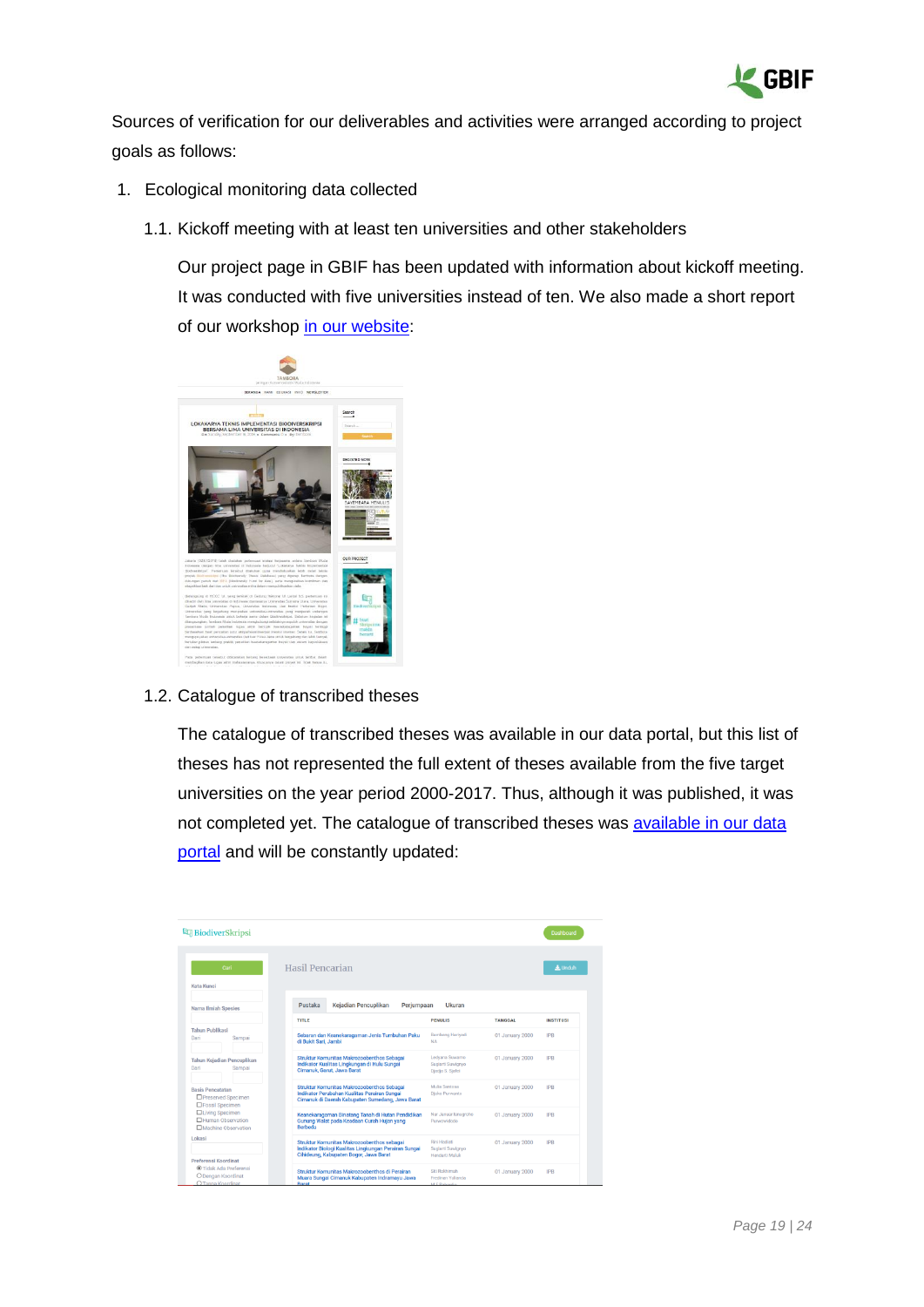

1.3. Meeting with experts to discuss review mechanism

Most of the local experts that we consulted for review mechanisms was unsure on how to best validate our data set as the nature of our data was quite unique. Few were familiar with sampling-event data templates. At the onset, we invited the experts to assist the volunteers on how to best validate a species occurrence record in the theses they transcribed. Review mechanisms has been discussed during data enumeration workshop and conducted informally through personal communications afterwards. The volunteers were instructed to check the validity of species identification based on available identification guide, literature, and any source of identification within the theses.

The willingness of the targeted experts to review the data also depends on their interest towards the project, which we tried to accommodate by developing a MoU between their institution and Tambora Muda Indonesia as the responsible maintainer of Biodiverskripsi. InaBIF has great interest in continuing this project, which we addressed in the sustainability plan.

1.4. Develop data enumeration protocol guidebook

The guidebook was available in our data portal: https://biodiverskripsi.org/pdf/lkut-[Kontribusi.pdf](https://biodiverskripsi.org/pdf/Ikut-Kontribusi.pdf)



#### 1.5. Workshop on data enumeration

Our project page in GBIF has been updated with information about data enumeration workshop. We also made a short report of our workshop [in our](http://www.tamboramuda.org/2018/09/memperingati-kemerdekaan-indonesia.html)  [website:](http://www.tamboramuda.org/2018/09/memperingati-kemerdekaan-indonesia.html)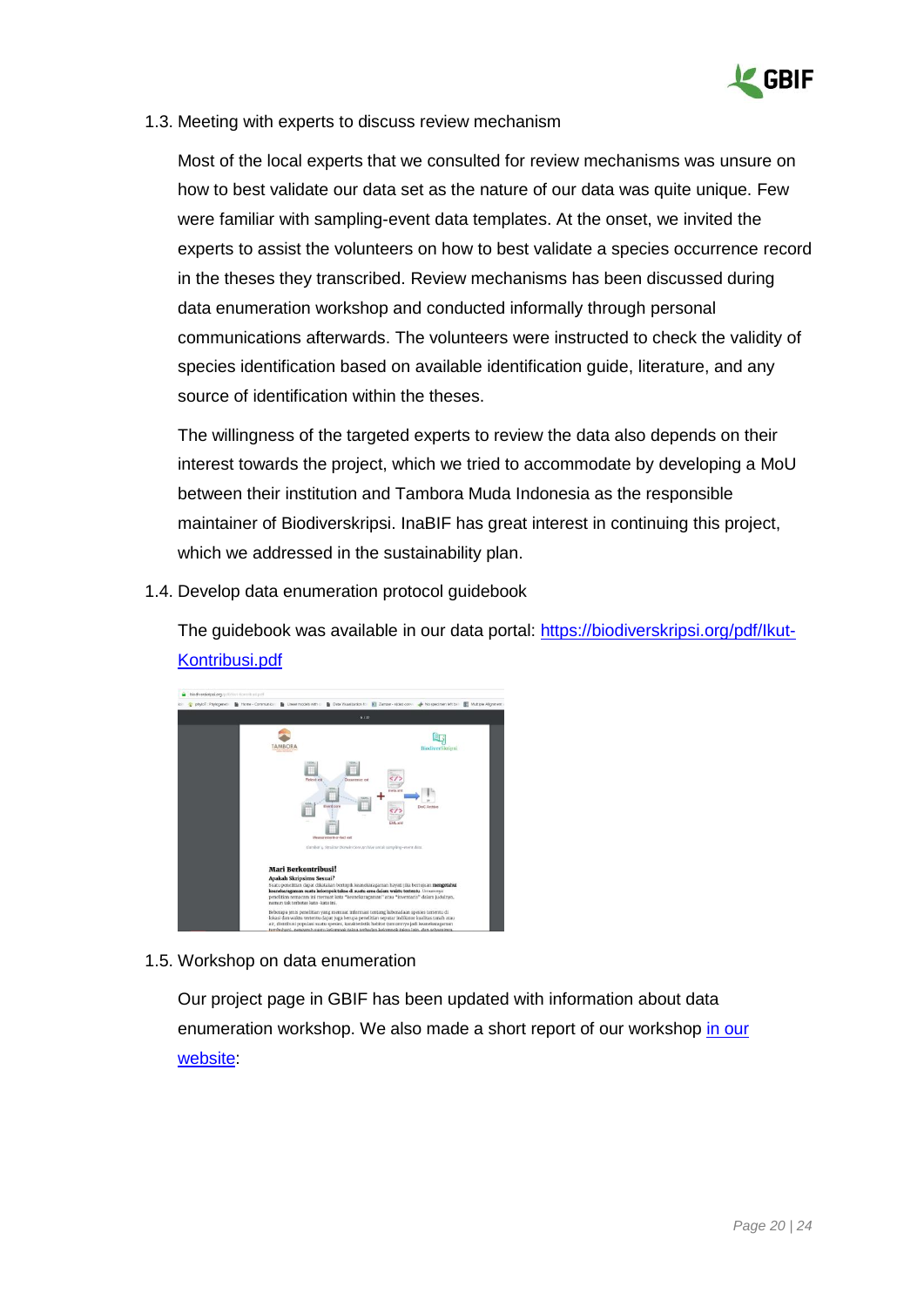



#### 1.6. Data enumeration

The current result of data enumeration could be accessed in [our IPT account](http://ipt.biologi.lipi.go.id/resource?r=biodiverskripsi) or a [submenu](https://www.gbif.org/project/lbJtcnYiuykmyWWQWI4I2/the-biodiversity-theses-database#datasets) in our project page. The overall raw data that we have been working to improve could be accessed in [our Researcher's GitHub.](https://github.com/rahmianugraha/biodiverskripsi)

- 2. Create sustainable platform for data sharing and publishing
	- 2.1. Workshop for analysing data from data portal

Our project page has been updated with information about our workshop for analysing data from data portal. We have implemented it using GBIF portal instead of Biodiverskripsi portal and got the necessary feedback. We also made a short report of our workshop [in our website:](http://www.tamboramuda.org/2019/01/biodiverskripsi-iii-data-keanekaragaman.html)

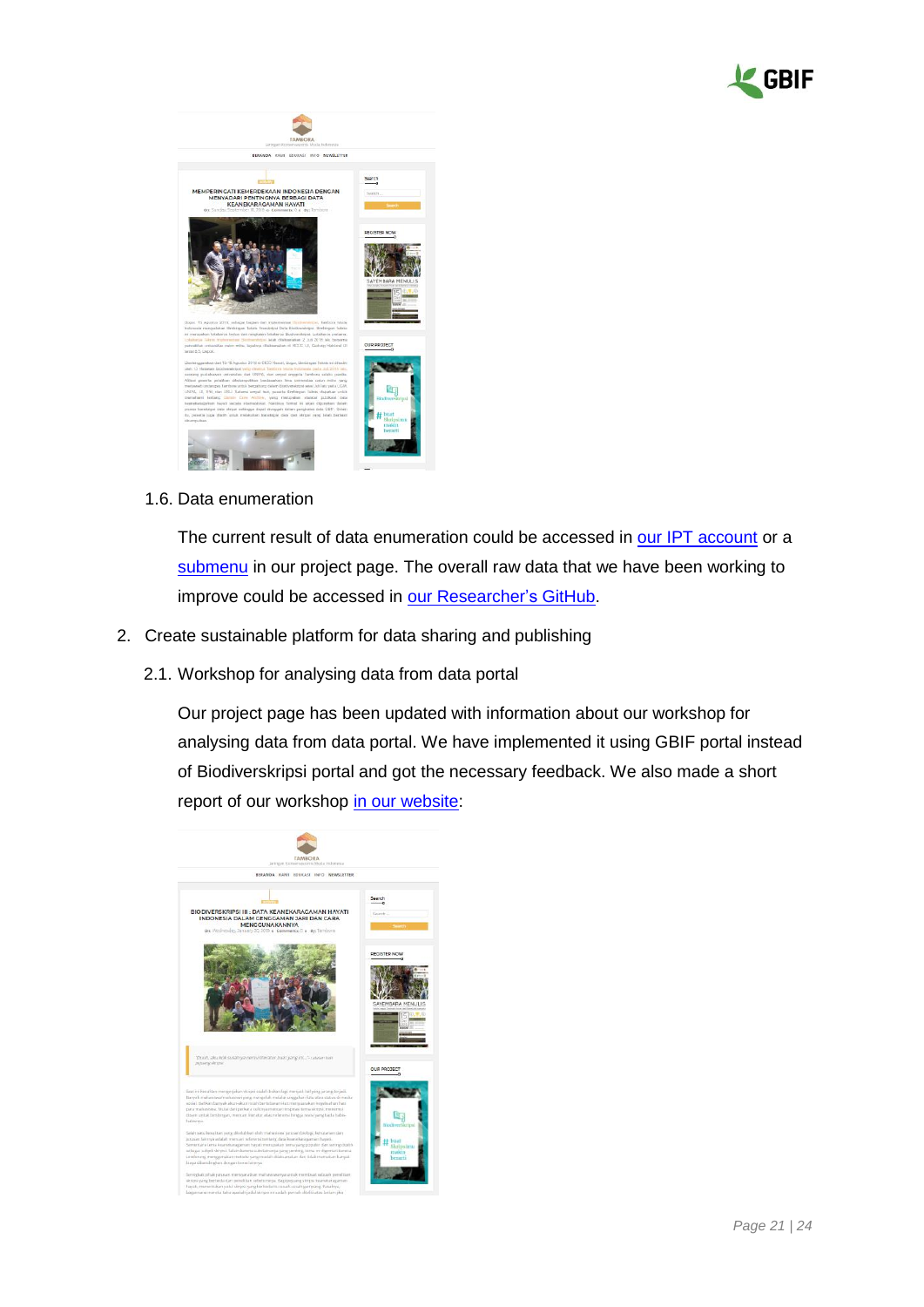

The photos of our workshop could be viewed [here.](https://drive.google.com/open?id=1CxWJqrYcVc4YC_FDj5g5ZQlj7cz0C8mi)

We also asked them to fill a questionnaire about the workshop to understand how students perceive the design and usability of GBIF data portal. The result of the workshop evaluation could be accessed [here](https://tambora.typeform.com/report/jf0AF2/UPiX61b5iiRQzkIS) (in Indonesian).

2.2. Construction of custom web-based information system

The custom web-based information system has now available online in [https://biodiverskripsi.org](https://biodiverskripsi.org/)

| <b>BiodiverSkripsi</b>                                                                              |                                                                                                                                                      |                                                                          | Pencarian                      | $\alpha$<br>Sabhrina Aninta |
|-----------------------------------------------------------------------------------------------------|------------------------------------------------------------------------------------------------------------------------------------------------------|--------------------------------------------------------------------------|--------------------------------|-----------------------------|
| <b>合</b> Dashboard                                                                                  | <b>Jumlah Pustaka</b>                                                                                                                                |                                                                          |                                | 194                         |
| Pencarian<br>Riwayat Unduhan                                                                        | <b>Jumlah Perjumpaan</b>                                                                                                                             |                                                                          |                                | 5096                        |
| Pengaturan                                                                                          | Perjumpaan per Taksa                                                                                                                                 |                                                                          | Perjumpaan per Provinsi        |                             |
|                                                                                                     | Embryophyta<br>1,630                                                                                                                                 |                                                                          | <b>North Sumatera</b><br>1,108 |                             |
| Cari<br><b>Kata Kunci</b><br><b>Nama Ilmiah Spesies</b>                                             | Hasil Pencarian<br>Pustaka<br>Kejadian Pencuplikan                                                                                                   | Perjumpaan<br>Ukuran                                                     |                                | $L$ Unduh                   |
|                                                                                                     | <b>TITLE</b>                                                                                                                                         | <b>PENULIS</b>                                                           | <b>TANGGAL</b>                 | <b>INSTITUSI</b>            |
| <b>Tahun Publikasi</b><br>Dari<br>Sampai<br>Tahun Kejadian Pencuplikan                              | Struktur Dan Produktivitas Rerumputan Di Kawasan Danau Toba<br>Desa Haranggaol Kecamatan Haranggaol Horison Kabupaten<br>Simalungun Sumatera Utara   | Novia<br>Wulandari<br>Tarigan<br>Nursahara<br>Pasaribu                   | 01 January 2013                | <b>USU</b>                  |
| Dari<br>Sampai<br><b>Basis Pencatatan</b><br>□ Preserved Specimen                                   | Struktur Dan Produktivitas Rerumputan Di Kawasan Danau Toba<br>Desa Togu Domu Nauli Kecamatan Dolok Pardamean Kabupaten<br>Simalungun Sumatera Utara | Pinta Omas<br>Pasaribu<br>M. Zaidun<br>Sofyan                            | 01 January 2013                | <b>USU</b>                  |
| □ Fossil Specimen<br>$\Box$ Living Specimen<br>□ Human Observation<br>Machine Observation<br>Lokasi | Tumbuhan Obat Di Suaka Margasatwa Siranggas<br>Kabupaten Pakpak Bharat Sumatera Utara                                                                | Ayunita<br>Purnama Sari<br>Nursahara<br>Pasaribu<br>Retno<br>Widhiastuti | 01 January 2014                | <b>USU</b>                  |
| <b>Preferensi Koordinat</b><br>⊙ Tidak Ada Preferensi                                               | Keanekaragaman Bentik Alga Dan Hubungannya Dengan Kualitas<br>Air Di Perairan Sungai Batang Toru Kabupaten Tapanuli Selatan                          | <b>Boy Sandi</b><br>Ternala A.<br>Barus<br><b>Mayang Sari</b>            | 01 January 2014                | <b>USU</b>                  |

#### 2.3. Evaluation of custom web-based information system

We provide the evaluation of user experience using data portal in this following [link](https://tambora.typeform.com/report/yAXXo5/odo64r4EhXbypsvG) (in Indonesian). Half of our respondents were not familiar with the toolbars of biodiverskripsi.org and how to download data from this portal web-based data portal. According to their suggestions in the open-ended question, the layout was not intuitive and user-friendly enough. Also, the data information in the front page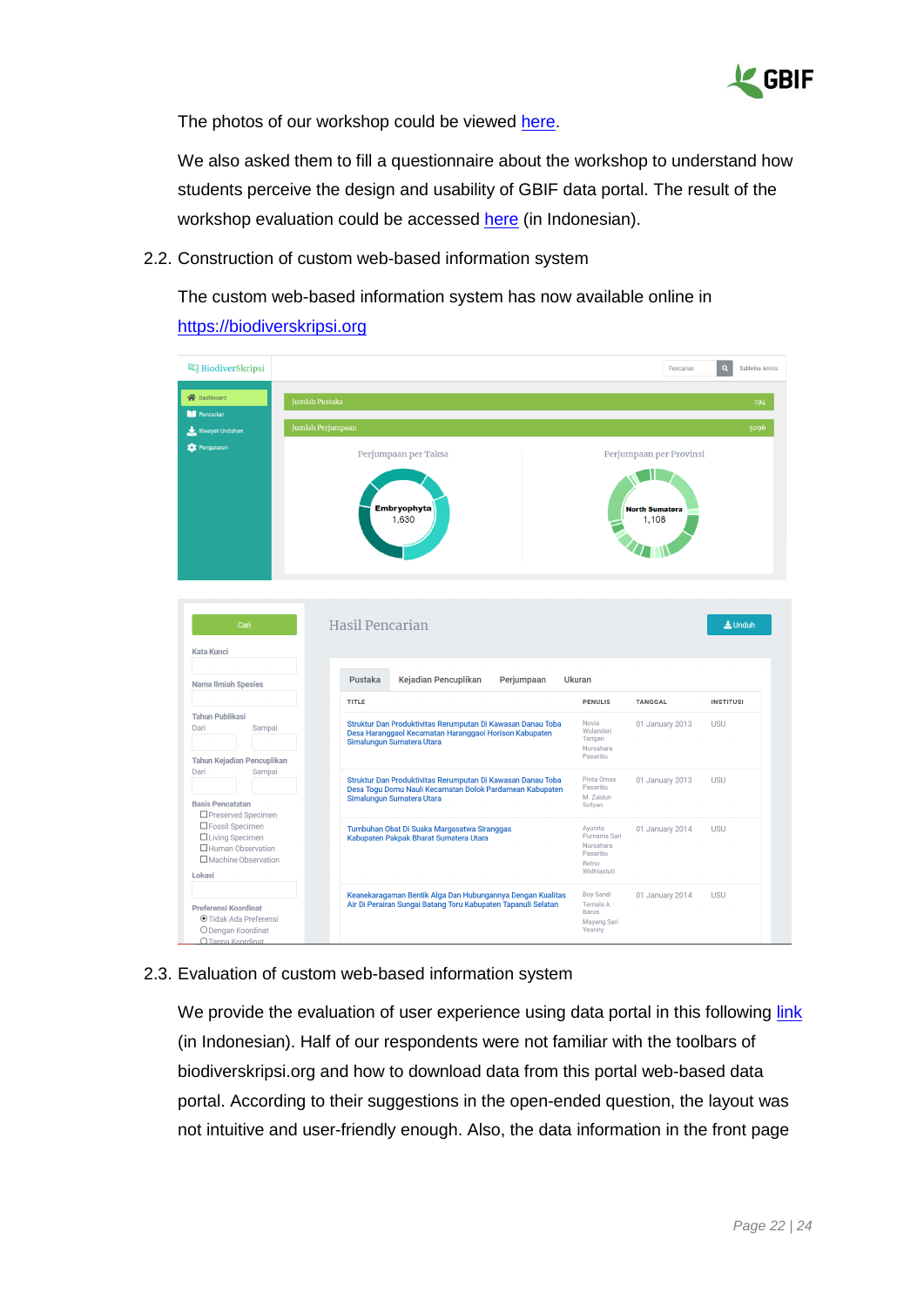

were not considered visually engaging. In addition, some links went to the incorrect sites and some downloading efforts were not working properly.

We were short of respondents willing to evaluate our data portal by the end of this project term so we consider this evaluation was not representative to depict the potential data user. Nonetheless, we take every single comment into account to improve the data portal usage.

- 3. The state of student research
	- 3.1. Data paper preparation and submission

We have finished the manuscript for the data paper but still waiting for the technical validation and the following peer-review.

3.2. Closing conference

Our project page has been updated with information about our closing conference. We also made a short report [in our website:](http://www.tamboramuda.org/2019/05/data-biodiversitas-indonesia-bagaimana.html)



The photos of our event could be viewed [here](https://drive.google.com/open?id=1myeKdcXG772BfGxvK2NYP1nDpQKkxlK_)